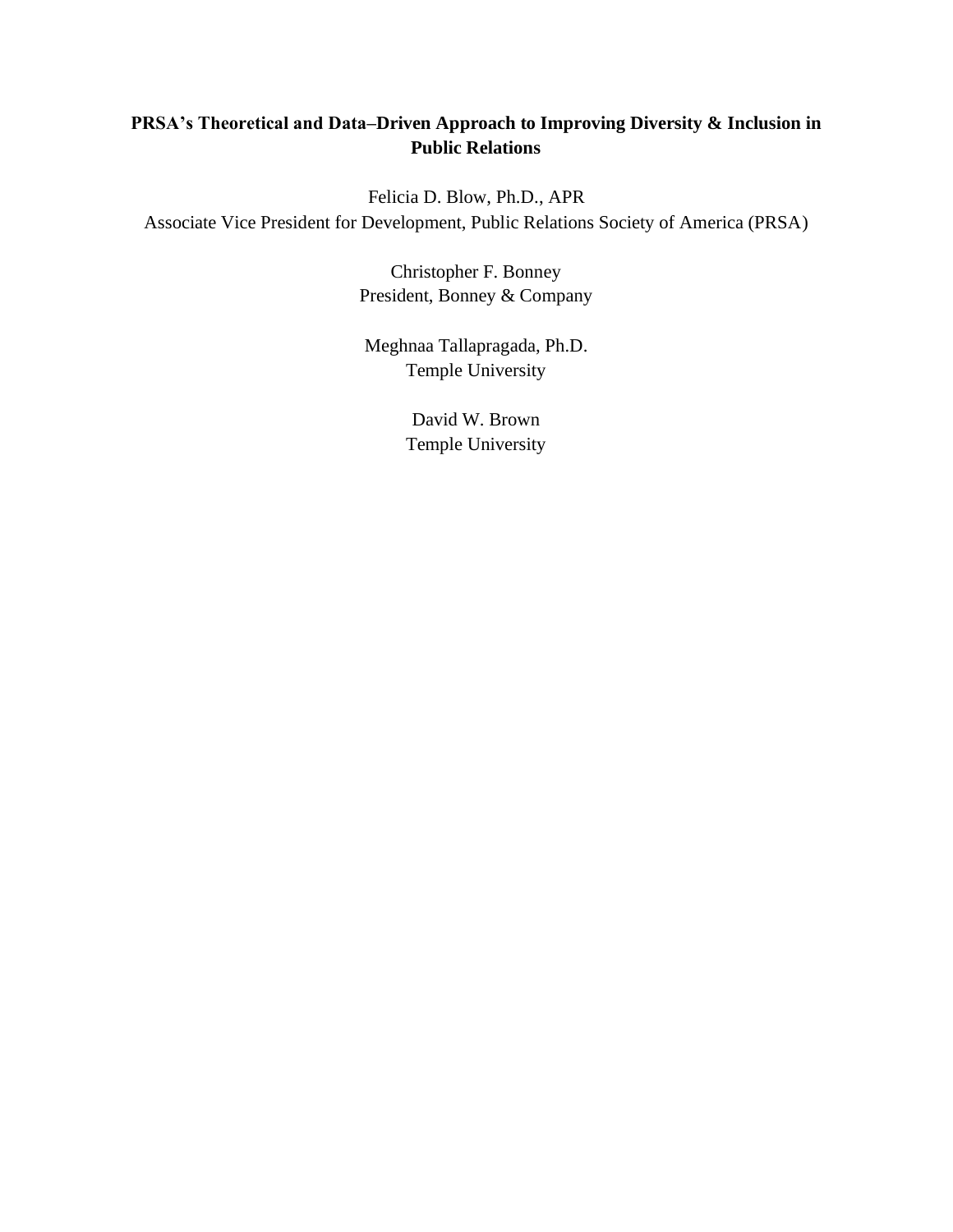#### **Abstract**

Drawing on the history of advancing diversity and inclusion (D&I) in the public relations (PR) profession and within its organization, Public Relations Society of America (PRSA) designed and executed a three–phase study to assess D&I perceptions. Results from focus groups, interviews, and a survey revealed that: (i) there is a unified view of inclusion, but varied views on diversity among members, (ii) chapters need support to advance their D&I efforts, and (iii) there are opportunities for PRSA to be a change agent for D&I. The paper concludes by discussing the PRSA D&I strategic plan and future directions for scholars and practitioners eager to engage in D&I efforts.

*Keywords*: Strategic plan, PRSA, inclusion, diversity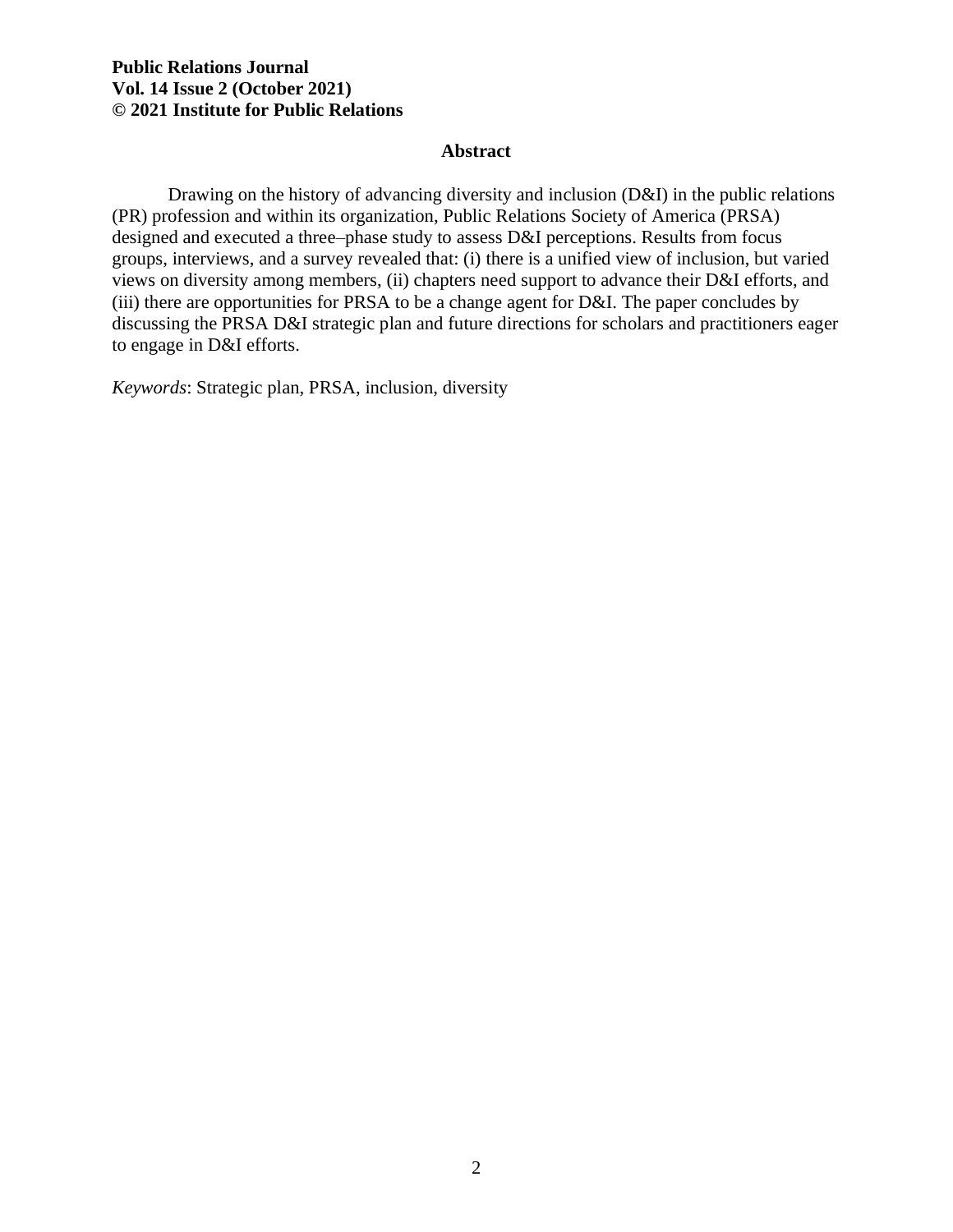#### **Introduction**

The year 2020 shone an intense light on the racial injustices that are embedded in the United States' justice, education, healthcare, and economic systems for centuries. From the senseless violence culminating in deaths (some call murders) of George Floyd, Breonna Taylor, and Ahmaud Arbery (Brown, 2020; Ortiz, 2020), to the more than 570,000 and counting deaths in the U.S. due to the COVID–19 pandemic (Centers for Disease Control and Prevention [CDC], n.d.), there is a heightened awareness of the need for change.

The mistreatment of underserved minority populations and the need for diversity and inclusion (D&I) efforts predates these unfortunate events. As noted by Derek Bell Jr. (1991), racism has been and continues to be a permanent feature in our society where the Whites are privileged over racial minorities in every aspect of our civilization (Hiraldo, 2010). The racial reckoning that emerged in 2020 forced several leaders including those in the profession and the academy of public relations (PR) to hone their D&I efforts with a degree of urgency (Cutter & Weber, 2020; Ward & Akhtar, 2020).

Multiple indicators suggest that D&I efforts need to be strengthened within the PR field. According to the Bureau of Labor Statistics (2019), women held nearly 73% of all PR management jobs. However, only 10.7% of those roles were held by African Americans (who represent 13.4% of the overall population), 3% of those roles were held by Asians (who represent 5.9% of the U.S. population), and 3% of those roles were held by Hispanics or Latinos (who represent 18.3% of the U.S. population). PR practitioners of color have been found to encounter discrimination and disrespect at their workplaces due to their racial and gender identities and have struggled to feel fully integrated into their organizations (Pompper, 2004, 2007). However, each of their experiences with discrimination are unique and complex, and need dedicated investigations to better understand their complexity, and while for a long time there was only "marginal interest in the field" of PR to explore these issues (Munshi & Edwards, 2011, p.362), scholars and practitioners seem to be making inroads into this area (Bhargava & Theunissen, 2019; Vardeman-Winter & Place, 2017).

The Public Relations Society of America (PRSA) a national organization that serves PR practitioners and scholars, and the Public Relations Student Society of America (PRSSA), a national organization that serves PR students, are actively pursuing efforts to assess and improve D&I within their professional organizations. This study is one such effort to understand and improve D&I by PRSA. The motivation for this study came from former National D&I committee co-chair and former National Board Member Dr. Felicia Blow, APR, who wanted PRSA to pursue D&I in more proactive ways. The concept for an analysis on this effort was presented by Dr. Blow (then Mrs. Blow) to the 2018 and 2019 PRSA Boards of Directors for approval. The rationale was the low traction seen in attracting more diverse professionals from a PRSA membership point of view. Further, there had never been a formal study as proposed to assess opportunities to better track and inform programming for the expansion of diverse membership within PRSA.

Following 11 months of research, PRSA completed a comprehensive analysis in December 2019. This paper: (a) discusses the existing scholarship on PR research and theories – CRT, schema theory, and social identity theory, (b) outlines the data collection and analysis, and (c) reports the resulting first–ever, multi–year D&I strategic plan of PRSA that has a focus and determination to help bridge the gap in diverse representation and inclusion in the PR profession.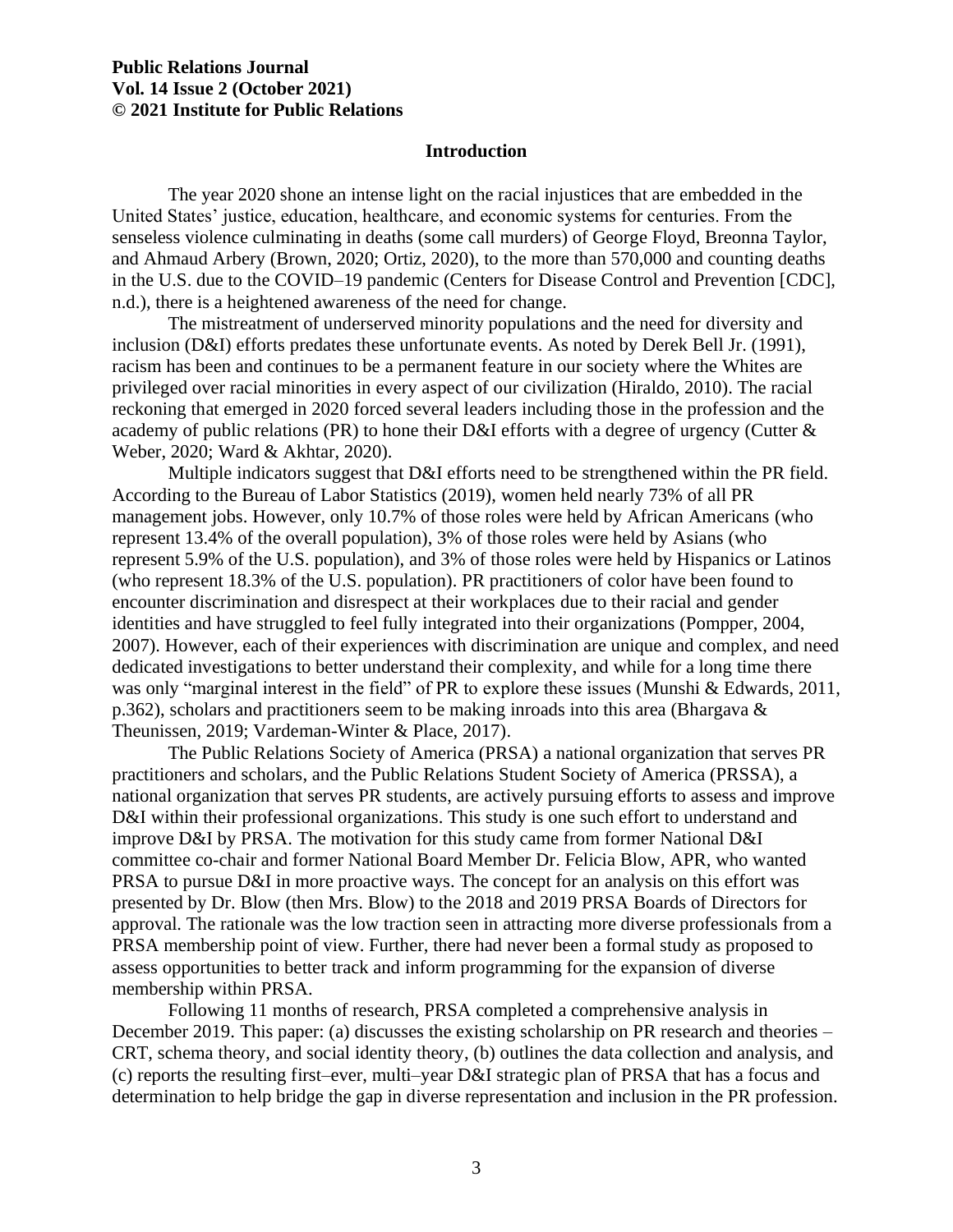#### **Theory Considerations Surrounding D&I**

The common perception of a PR professional is that of a White, middle–class, woman (Bhargava & Theunissen, 2019; Edwards, 2011; Fitch, 2016; Vardeman-Winter & Place, 2017), having the *right* credentials and knowledge, and is also charismatic, sociable, and has a well– connected professional network (Brown, 1995; Edwards, 2012). There are also assumptions that the PR professional is likely to be abled and heterosexual (Sison, 2017; Tindall & Waters, 2013; Vardeman–Winter & Place, 2017). These gendered, heteronormative, racial, and privileged stereotypical visions of a PR professional are perpetuated within the field and are rarely questioned (see Bhargava & Theunissen, 2019; Vardeman–Winter & Place, 2017). Job advertisements for PR positions appear to illustrate, rather than challenge, these stereotypical notions (see Bhargava & Theunissen, 2019; Gaucher et al, 2011; Jännäri et al., 2018). PR students are often affected by these stereotypes and those who fit the mold are attracted to it, and those who do not fit these descriptions are turned off by the field (Bowen, 2009; Brown et al., 2011), leading to a less diverse and a more homogenous community of professionals.

Diversity in PR can be defined as having members in the field who come from different races, ages, genders, sexual orientations, religious beliefs, abilities/disabilities, nationalities, and perspectives (Austin, 2010; Bhawuck & Triandis, 1996; Sha & Ford, 2007). Diversity without inclusion is insufficient (Sison, 2017). Inclusion in PR can be defined as having the space and the processes to ensure all in the field feel a sense of respect, belonging, and empowerment regardless of their identities (Deloitte, 2013; Sison, 2017). D&I in PR is becoming a prominent factor in: (1) hiring, mentorship, retention, and promotion practices, (2) nurturing a safe and healthy work environment, and (3) developing client and community engagement (Austin, 2010; Clemsons, 2013).

While there is a general recognition that PR needs to be more diverse and inclusive (Primo, 2020), there can be, in some cases, misguided efforts to inspire this change in the field. Historically, several organizations have had a practice of hiring Black or Hispanic PR professionals, regardless of their interests or skills, solely for their connections to Black or Hispanic audiences (Dávila, 2012; Dukes, 2017; Russell, 2020). Even in the nascent days of the profession, Joseph V. Baker and Moss Kendrix (two of the earliest Black pioneers in the PR field) were sometimes recruited by White clients to solely target the African American community (Hill, 2016; Russell, 2020). While these efforts could prevent racist campaigns, they can also pigeonhole minority practitioners into assigning clients or projects by solely focusing on their race (Brown et al, 2011; Len–Rios, 1998) and instead of addressing racism in the workplace – could perpetuate it.

The prevalence and perpetuation of racism, and the "preplanned equilibrium" that continues to privilege the whites and oppress racial minorities was discussed by Derek Bell Jr. (1987, 1991, p.80), Kimberlé Crenshaw (1988), Alan Freeman (1978), and several others, who laid foundation for the development of critical race theory [CRT] (Hiraldo, 2010; Ladson-Billings, 1998). The core tenets of CRT are that racism will never go away, and although it might appear that our society is improving its race relations, it will never stop privileging whites and will only support legislation and policies so long as they don't threaten the whites (Bell, 1991; Crenshaw, 1988; Freeman, 1978; Hiraldo, 2010). Several scholars who contributed to CRT recommend being vigilant, dedicated to confronting racial oppression, and allowing space to hear from the racially marginalized communities about their experiences of subordination and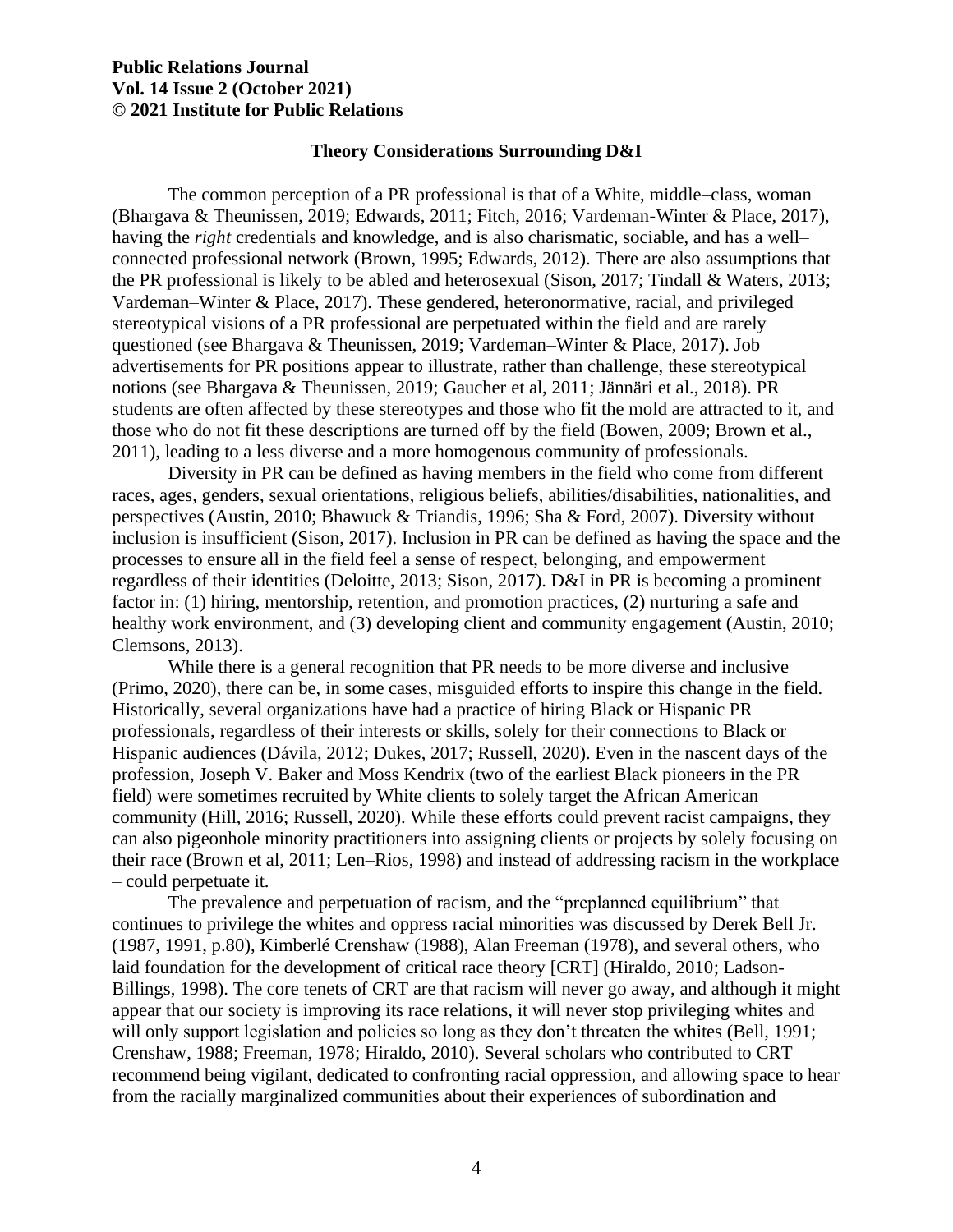discrimination (Bell, 1991; Crenshaw et al., 1995; Hiraldo, 2010; Ladson-Billings, 1998). Although CRT focuses on the racially marginalized, it can be a useful framework to study other marginalized communities.

Marginalization is "the process by which individuals, social groups, and even ideas are made peripheral to the mainstream by relegating or confining them to the outer edges or margins of society" (O'Leary, 2007). Marginalization is rarely unidimensional and often culminates to disadvantage individuals in multiple ways. Various identities such as race, caste, gender, class, sexual orientation, religion, disability, appearance, etc., and can add up to generating multiple strikes against an individual (Bowleg, 2008; Crenshaw, 1991; Vardeman-Winter & Place, 2017). Each of the marginalized groups have unique histories that have shaped their disempowerment, but they all unite in how these histories continue to shape the current prejudicial and discriminatory practices against them, intentionally or unintentionally. Thus, the goal with D&I efforts should be: (i) to avoid minimizing a person's identity to a single dimension and instead recognize their intersectionality i.e., "the 'multidimensionality' of marginalized" individuals (Crenshaw, 1989) (ii) understand the historical reasons for structural inequalities that continue to exist inside the organization and in communities at large, (iii) nurture spaces to hear their voices, (iv) build inclusion through the organization's pipeline, and (v) to strive for equity and unity for all while celebrating their diversity (Bowleg, 2008; Crenshaw, 1991; Vardeman-Winter & Tindall, 2010; Vardeman-Winter & Place, 2017). In theory and intuitively the D&I goals make sense, but psychologically there might be barriers to achieving these goals. Below we outline some of these psychological barriers using research pertaining to schema and social identity theory.

Individuals are continuously encoding their experiences to form their schemas (Fiske  $\&$ Taylor, 1991). As individuals grow, they continuously shape and reshape their schema based on the information they are seeing, learning, experiencing, and use this information to form perceptions and ultimately make decisions (Bartlett, 1932; Piaget, 1954). Schemas are essential for efficient daily functioning, but they are not guaranteed to be accurate. Schemas developed from simplifying reality inaccurately can lead to negative stereotypical perceptions, which can persist in individuals due to social and cultural messages reinforcing those perceptions (Augoustinos & Walker, 1998). No one is immune from stereotyping, but according to the justification-suppression model, people may face conflicting emotions that can motivate individuals to suppress and not act on their prejudices (Crandall & Eshleman, 2003). Thus, while stereotypical categorization might be automatic and quick, people can decide whether and how those perceptions can affect their opinions and decision-making.

People use characteristics such as race, gender, or age to categorize individuals as either in-group or out-group members (Fiske, 1998). Social identity theory suggests that people tend to establish their identity in relation to their group memberships and they are continuously assessing whether others around them are part of their group (i.e., in-group members) or part of another group (i.e., out-group members) (Tajfel & Turner, 1979). Individuals are trying to categorize themselves and others into ingroups or outgroups, all while attempting to understand the status, legitimacy, stability, permeability of and between groups, which then ultimately shapes their intergroup relations (Hogg, 2016). This uncontrollable nature of individuals to classify themselves and others into groups and sometimes having the instant urge to favor their own group (Hogg, 2016; Mummendey & Otten, 1998; Otten & Wentura, 1999), stands in stark tension with the D&I goals of breaking down group boundaries. According to the cognitive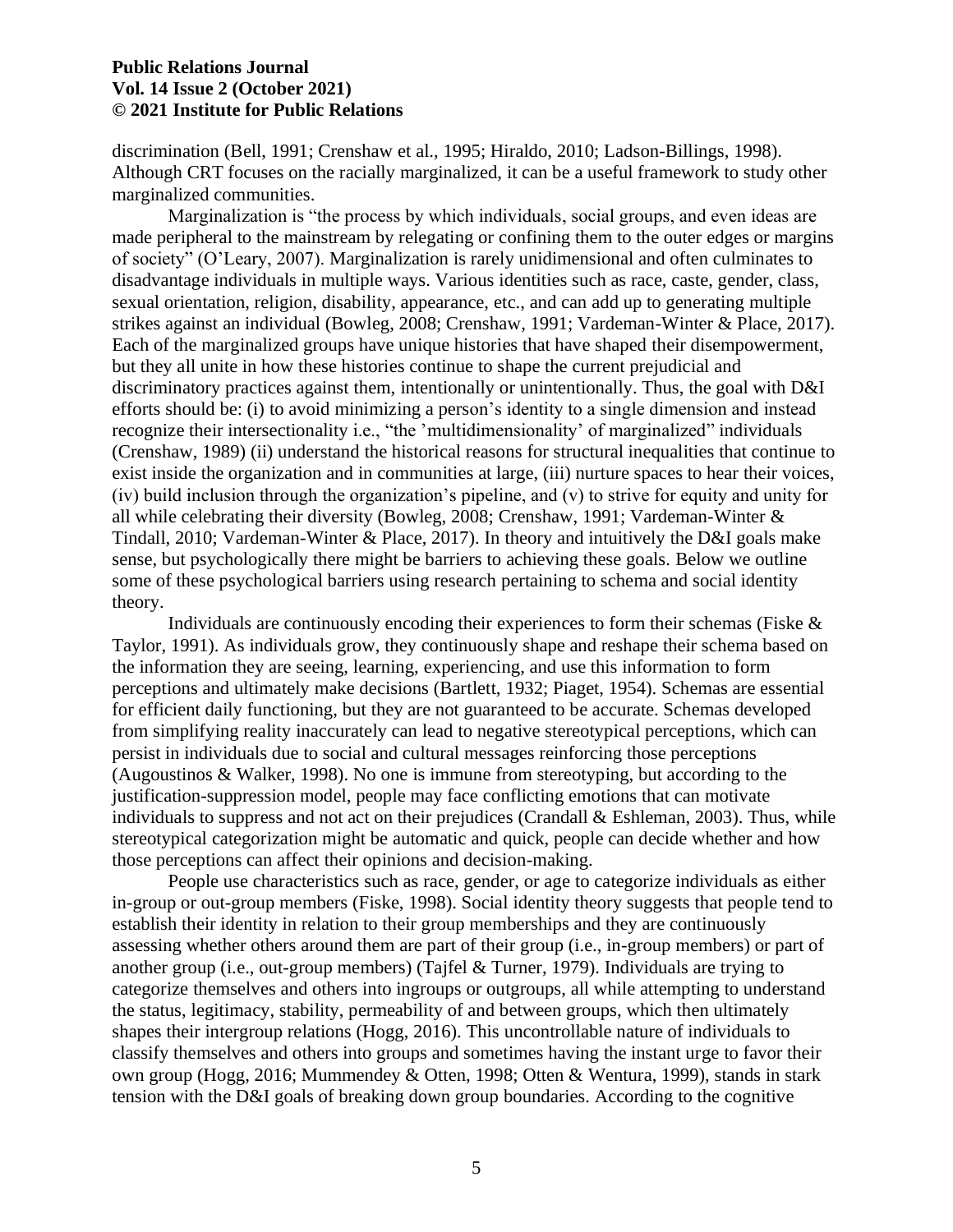diversity hypothesis organizations thrive when groups are less homogenous and more heterogeneous, because multiple perspectives aid in improving performance and creativity in groups (Horowitz & Horowitz, 2007; Miller, Burke, & Glick, 1998; Watson, Kumar, & Michaelsen, 1993). But simply enhancing diversity alone does not work, and there have to be efforts to complement those diversity efforts with enhancing inclusivity (Earley & Mosakowski, 2000; Kroeper et al., 2020; Watson et al., 1993). Thus, D&I efforts need to find ways to celebrate and empower unique identities while also trying to also create a larger professional unifying identity for PR students, practitioners, and scholars.

In this current era of racial reckoning there has been a proliferation of D&I efforts within organizations and on behalf of many of their clients, but there has also been a growing frustration of efforts being merely performative (Cutter & Weber, 2020; Ward & Akhtar, 2020). The D&I efforts that are focused on improving not only surface-level diversity dimensions but are authentically involved in creating an inclusive and equitable environment have been found to thrive (Earley & Mosakowski, 2000; Kroeper et al., 2020; Watson et al., 1993). For example, Beba and Church (2020) outlined four specific strategies that PepsiCo adapted for their D&I efforts that goes beyond simply growing a diverse network of employees. At PepsiCo they engage in: (1) having a team of applied psychologists analyzing data through the use of multiple methods to help inform their D&I strategies and measure their success, (2) being transparent, consistent, and authentic in their communication and actions pertaining to their D&I agenda, (3) building accountability through having employees rate their leaders'/organization's progress on their D&I goals and efforts, and (4) celebrating D&I efforts through awards and recognition, and constantly raising their bar for success (Beba  $\&$  Church, 2020). There are other similar case studies and research that outline authentic D&I strategies and tactics (see, Mercer-Mapstone et al., 2021; Onyeador et al., 2021). Being data-driven, transparent, authentic, and intentional appears to be the key to practicing effective D&I (Beba & Church, 2020; Mercer-Mapstone et al., 2021; Onyeador et al., 2021).

#### **PRSA's Strategic D&I Research**

Historically, PRSA has engaged in efforts to advance D&I in the profession and within the organization for many years. For example, Black PR history–maker Joseph Varney Baker in 1958 became the first Black president of the PRSA Philadelphia Chapter (Kern-Foxworth, 2005). In addition, he was the first African American to earn the Accreditation in Public Relations (APR) designation (Meade, 2020). Since that time, dozens of practitioners of color have led their chapters, thousands have achieved their APR status and a select few have served as national PRSA Presidents.

Over the past 30 years, there have been numerous programs and tactics launched to support D&I initiatives among members (for example, Diversity & Inclusion at PRSA, n.d.; D&I Chapter Toolkit, 2020). These efforts include, but are not limited to the following activities: (i) in 1989, PRSA initiated the launch of a scholarship program for students for students of African-American/Black, Hispanic/Latino, Asian, Native American, Alaskan Native or Pacific Islander ancestry of \$1,500 (Teahan et al., 2007), (ii) in 1990, PRSA initiated its philanthropy which in large part is designed to enhance efforts to engage a diverse range of ambitious and promising students to the profession through underwriting of scholarships in addition to attracting and developing diverse talent to the PR profession (Fuhrmann, 2005), (iii) established in 1990, PRSA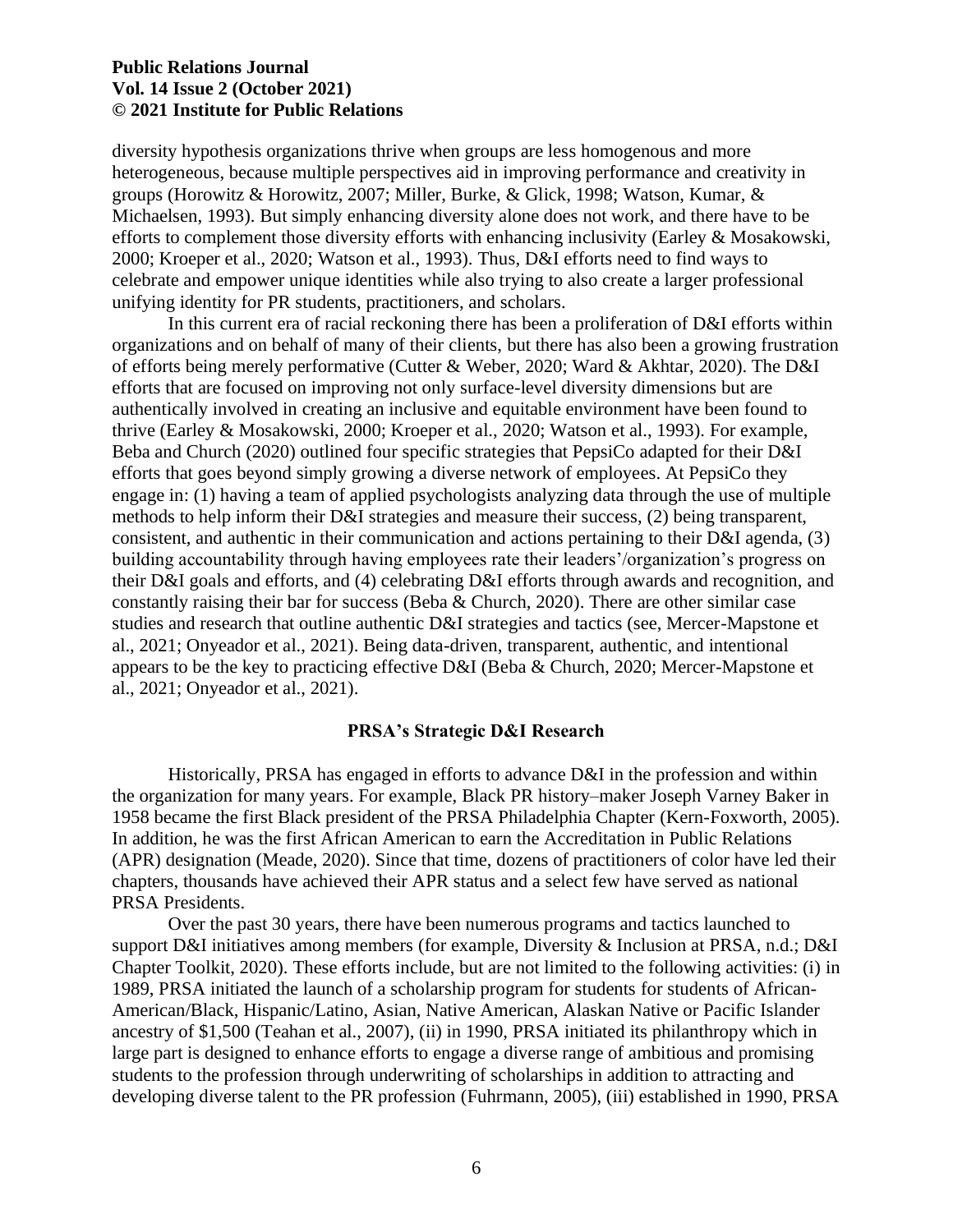began the D. Parke Gibson Pioneer Award that is "PRSA's highest individual honor presented to a PR professional who has contributed to increased awareness of public relations within multicultural communities and participated in promoting issues that meet the needs of these diverse communities" (Elsasser, 2021; PRSA, CO, 2018), (iv) in 2010, PRSA launched the Chapter Diversity Awards program to recognize chapter excellence in the area of diversity (Fiske et al., 2016), (v) in 2016 and 2020, the National Committee promulgated D&I tool kits which serve as a practical guide for chapter, section, and district leaders in seeking to increase the diversity of their membership (D&I Chapter Toolkit, 2020; Fiske et al., 2016).

Also, important to highlight is that in 2010, D&I took on greater prominence within PRSA with the intentional leadership decision to enfold the multicultural section and formally establish the National D&I Committee (Fiske et al., 2016). At the time, the multicultural section required a membership fee of \$60. However, the leadership at the time felt that the committee could do much better work as a committee without the barriers of fee payment in seeking greater diversity engagement (Applebaum, 2009).

Although PRSA through the efforts described above was striving to create a diverse and inclusive environment for its members, it also recognized the need to study D&I perceptions among its members. PRSA recognized that it could not assume that all members had the same schema i.e., understanding of what constituted D&I, and wanted to assess if there were differences in how various marginalized groups perceived the efficacy of PRSA's D&I efforts, nationally and in their chapters. As Danbold and Unzeuta (2020) recently found dominant and marginalized groups do not view D&I the same way. They conducted 7 studies that showed that individuals belonging to dominant (White, male) groups had significantly lower thresholds of minimum diverse representation compared to non-dominant (Black, Latino, female) groups. In other words, dominant and non-dominant groups did not agree on how much minimum representation was required in an organization for it to be termed as *diverse*. They found that those who identified as White reported lower thresholds of representation compared to those who identified as Black or Latino. Those who identified as Black or Latino however had similar thresholds for representation and did not vary significantly from each other. Similarly, those who identified as men had lower thresholds of representation compared to those who identified as women. Overall, these studies showed that definitions and perceptions of D&I vary based on group status, and that those belonging to dominant groups are more easily content with D&I efforts than nondominant groups. Additionally, given that there is evidence that for D&I efforts to be successful they need to be customized and data-driven (Beba & Church, 2020; Mercer-Mapstone et al., 2021; Onyeador et al., 2021), exploring these differences in definitions and perceptions among PRSA members was deemed important. The following research questions (RQs) guided this investigation:

**RQ1**: How do the leaders and members of PRSA define diversity and inclusion?

**RQ2**: How are D&I efforts being perceived among leaders and members of PRSA, nationally and on the chapter-level?

**RQ3**: What are the opportunities for PRSA to be a change agent for D&I?

#### **Methods**

A request for proposals (RFP) was issued in late 2018/early 2019 to seek a consultant who would lead research on the behaviors, thoughts, attitudes of PRSA members broadly in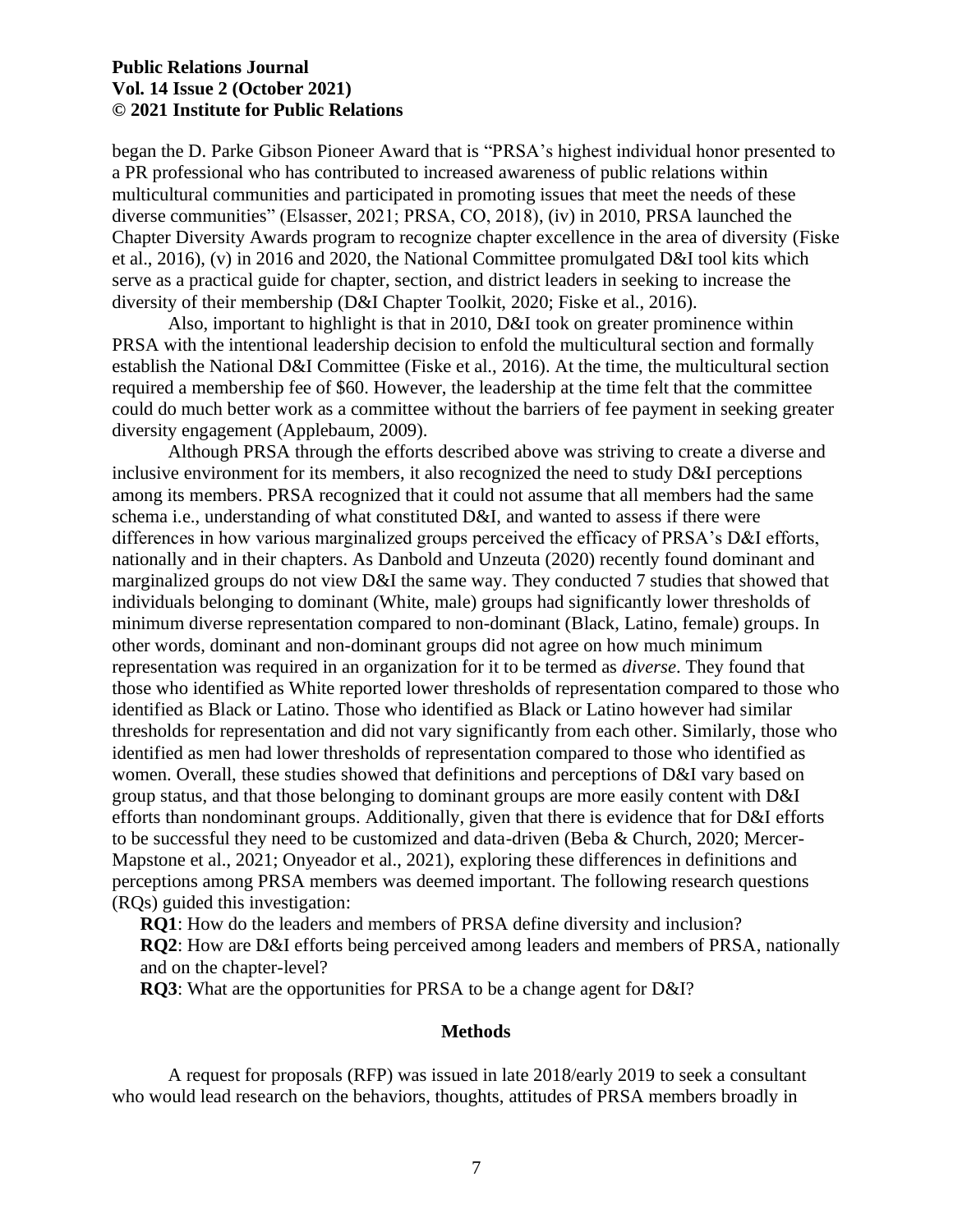D&I. Bonney and Associates, a national research firm who had previously conducted a similar study with the American Marketing Association, were hired to assist with generating the instruments, the data collection, and analyses.

There were three phases of data collection – two qualitative phases and one quantitative phase. The qualitative phases, which took the form of individual interviews and focus groups, served the chief goal of gathering a wide range of perspectives, particularly from those with local chapter experience, to inform the follow–up quantitative survey. For example, the qualitative phase revealed that PRSA members and leaders had varied perceptions of diversity including type and years of professional experience, in addition to the race, gender, age, sexual orientation, etc. This helped shape the question and measures pertaining to the various dimensions of diversity. Thus, the qualitative inquiry informed the quantitative survey instrument and it helped to further our understandings developed in the qualitative phase.

A combination of convenience and purposeful sampling was used to recruit participants for the interviews and focus groups. The convenience technique was used by researchers to reach the targeted group of people as they were convened at set events and were easy to reach. The purposeful sample technique relies on the judgement of the researcher in choosing whom to ask to participate and in this regard engagement with PRSA staff in terms of leader outreach was key (Harsh, 2011). Sixteen individual phone interviews were conducted during the months of February and March 2019 to accommodate the schedules of the PRSA leaders from across the country who agreed to participate in the study for no incentive. PRSA wanted diversity among its participants with respect to geography, chapter size, and range of perspectives and, although this was not intended to be a statistically valid snapshot, the consultant reiterated that the interviews represented a good mix of perspectives and experiences to achieve the purpose of informing the next phase of data collection.

Following the phone interviews, a series of focus groups were held from April to September 2019. The focus groups were held at the annual district meetings in the respective regions of the U.S. There are 114 chapters within PRSA, and all assigned to one of 10 districts throughout the country. The districts annually hold trainings for the chapters within their regions and represent a vital link between local Chapters and PRSA National. The leaders of the districts each either randomly selected participants, sought volunteers, appointed members, or used other tactics to ensure they were geographically diverse.

Seven focus groups were held during annual district meetings to accommodate nearly 70 differing voices from members, D&I chairs, district board members, and chapter leaders. Each focus group had a minimum of seven participants, with two groups having approximately 15 participants. Focus groups were held in the following locations:

- Western District-based focus group convening, in Phoenix, Arizona
- Southwest District-based focus group convening, in Houston, Texas
- Northeast District convening in, Providence, Rhode Island
- Sunshine District -based focus group convening, Tampa, Florida
- Tri-State District -based focus group convening, New York, NY
- East Central District Conference -based focus group convening, in Columbus, OH
- Midwest District Conference, held in Columbia, MO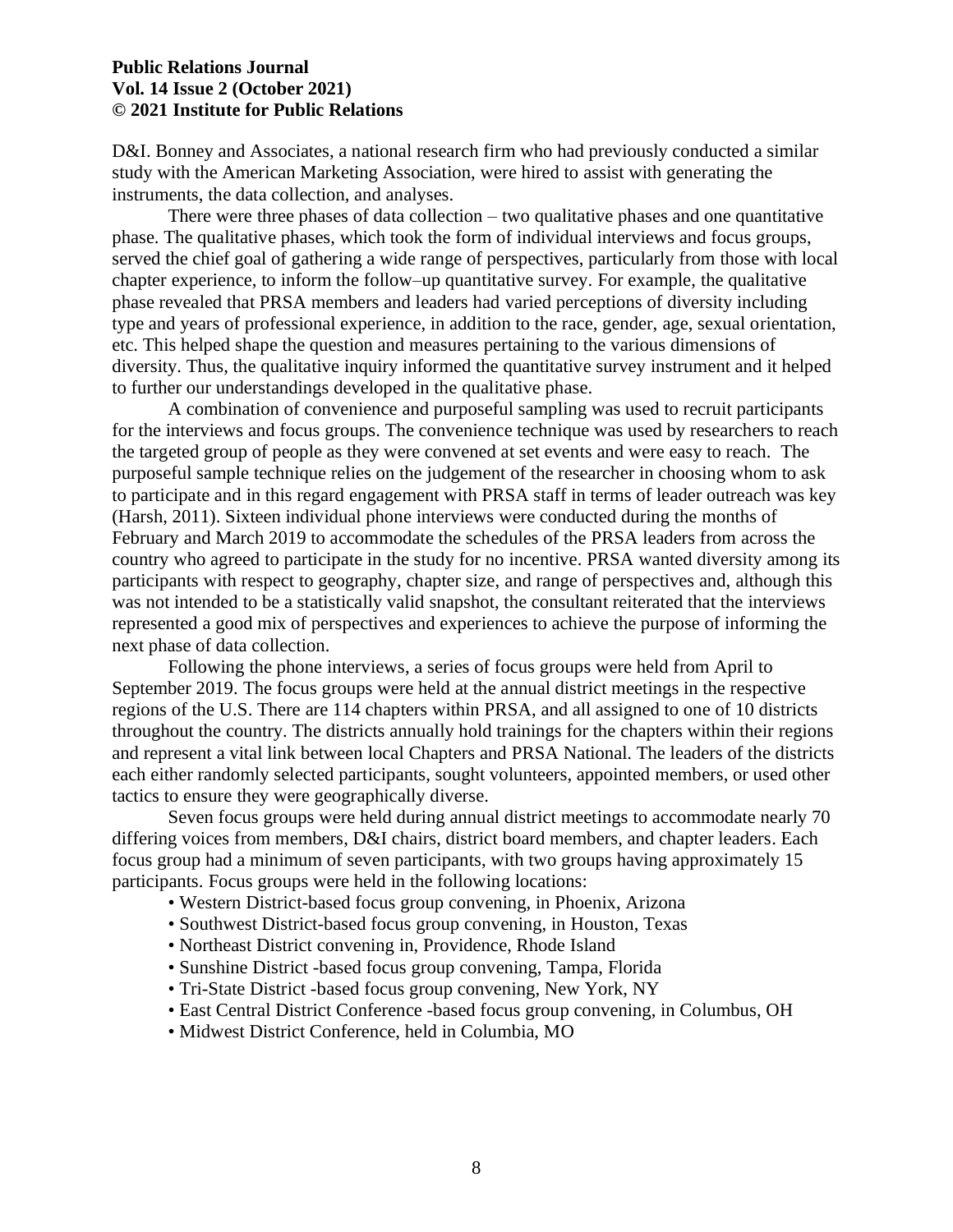Senior PRSA leaders, trained by Bonney, facilitated the sessions. Session leaders used identical questions as those asked during the individual interviews of PRSA leaders (see Table 1).

No attendance records were captured. The facilitators were not asked to capture demographics of the focus group participants or other factors. Although, no attempt was made for focus groups to be balanced or specifically inclusive based on race, gender, or age, the facilitators indicated that there was a good mix of age, race, and gender in each group. Special care was taken to seek engagement by chapter leadership, particularly those of diverse backgrounds. This was done predominantly through the advice and involvement of PRSA staff. The goal was to seek engagement from participant members of diverse backgrounds as much as possible. However, if a chapter had no members with varying backgrounds pertaining to age, gender, or did not include those from the Black, Indigenous, and people of color (BIPOC) communities, the researchers readily engaged with those who were available. As an example of the active engagement processes, the D&I chairs of chapters were among those initially engaged.

The third phase included a survey that was launched to gather anonymous data from October 2 to October 25, 2019. The survey link was shared via email with 20,667 PRSA members and via social media with several non–PRSA members. The survey yielded 3,708 respondents, of which 3,659 reported being current members of PRSA. This represented a roughly 18% response rate. Table 2 includes all the survey measures and their scales.

Incentives were not provided for the interviews, focus groups, or surveys. Refreshments were however provided such as coffee, water, and light snacks for those participants for the focus groups.

#### **Analysis**

The team on this manuscript analyzed the data for this study. Descriptive and thematic coding techniques were used to synthesize the data. This approach answered the questions of who, what, where, and how the data were collected and identified passages of text that were linked by a common theme or idea (Saldana, 2012). The statistical computing of survey data discussed in this study was done using the programming language of R.

#### **Results**

The results from all three phases helped answer the three RQs posed in this study. RQ1 was about how members and leaders defined D&I, and the data suggested that definitions of diversity varied, but the understanding of inclusion was consistent. RQ2 was about how the current efforts of D&I were being perceived among leaders and members of PRSA, and data indicated that not everyone, on the national and chapter level, had uniform perceptions of the commitment and current state of D&I efforts and those who belonged to marginalized communities were asking for more in this area. RQ3 was looking into the opportunities for PRSA to become a change agent in D&I, and the results indicate that participants believed PRSA has already been and can continue to be influential in the D&I conversation and action and can provide more support to its chapters. These results are explained below in more detail. **Sample Characteristics and Measures**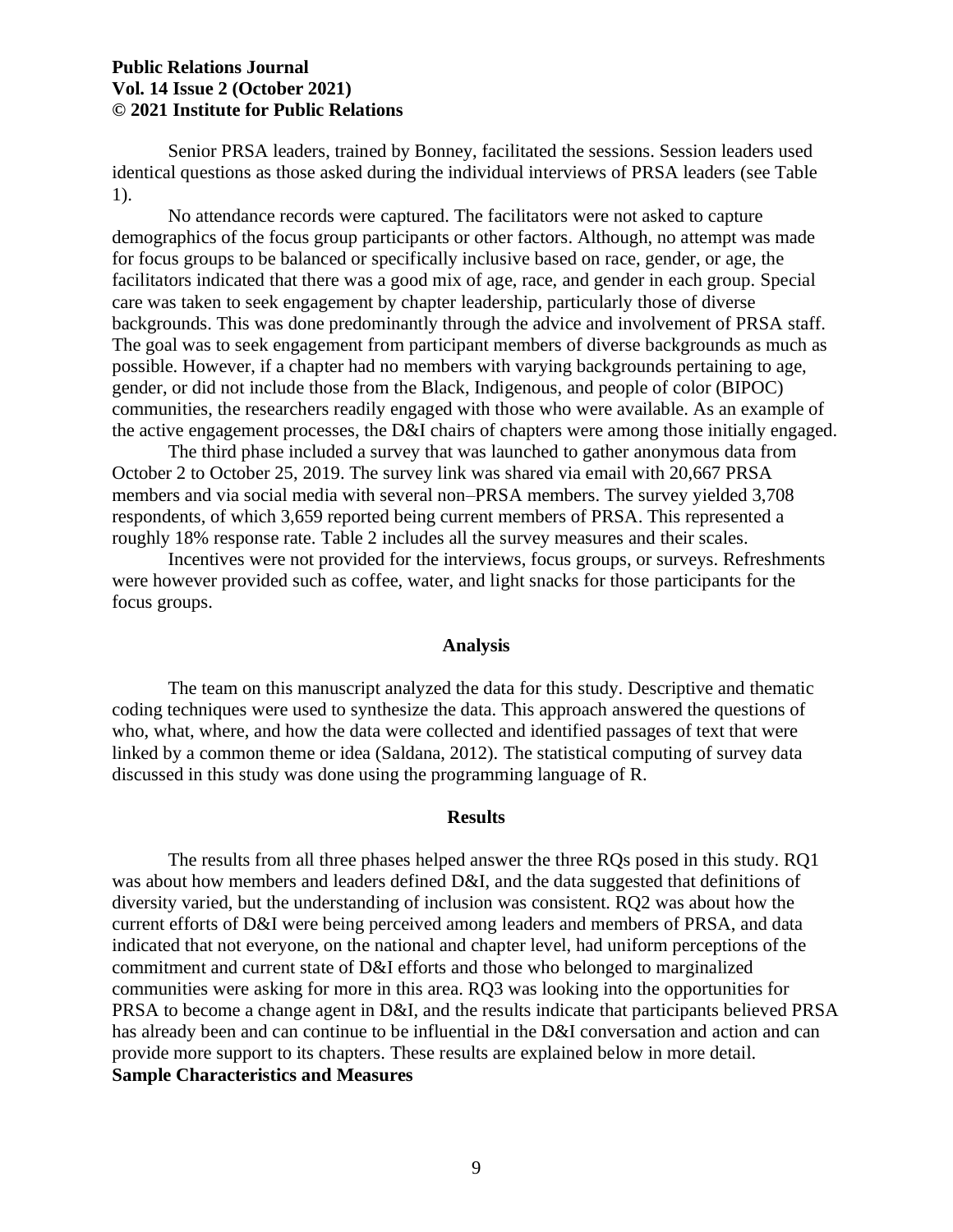Regarding the quantitative phase of the study, Table 3 describes the demographics of the survey participants. Among the 3708 participants, most participants were between 35 to 54 years old, were predominantly female (76.08%), and most had obtained a bachelor's degree (54.25%) or more (43.3%). Most participants identified as White/Caucasian (70.77%), followed by those who identified as Black/African American (11.80%), Hispanic/Latino (7.35%), and Asian (2.66%). Participants came from a wide range of regions with a slight majority of them from the Southeast region (27.36%). While several mentioned having served as a PRSA chapter officer or board or committee member (42.31%), only some noted having served on a national PRSA committee or board (9.26%). A majority of the participants indicated having worked in PR for 20 or more years (41.78%), and while some noted having an APR certification, several (65.95%) did not indicate a specific PRSA certification. A majority of them noted being a member of PRSA for fewer than 5 years (39.76%).

The following themes emerged from the three phases of data collection and analyses. Each theme and subtheme are presented below using data together from the qualitative and quantitative procedures.

#### **The Clarity on "Inclusion" but the Many Dimensions of "Diversity"**

When asked about what D&I meant to them, there was very little disagreement about the meaning of "inclusion." One PRSA member explained inclusion in a way that captured the sentiment and meaning of inclusion shared by others in the study: *"It's not just inviting different people into the chapter. It's making sure that they feel seen, heard and have the opportunity to have a voice."* Some saw the benefits to the chapters in nurturing an inclusive culture. For example, one leader mentioned, *"Studies show that inclusion programs boost performance in companies."* Several also recognized the effort it would take to cultivate inclusivity, as one participant put it: *"You could say that being 'diverse' is simply checking off a box that says you've reached out. But to say you're 'inclusive" you have to show that there is active engagement and, well, inclusion of different people and voices in the process of the PRSA."*

While participants converged on: (1) what inclusion meant, (2) its benefits to their chapters, and (3) how it needed to be cultivated and nurtured through active measures, there were differences in what they thought counted as diversity in their chapters. Some interview and focus group participants, particularly those from smaller chapters, described diversity as an abundance or lack of demographic characteristic such as race, gender, age, management seniority, industry, sexual orientation, career stage, economic position, religion, level of experience, disability, protected class, political orientation, and political ideology. For others, diversity at their chapter was tied to psychographic characteristics such as having individuals from diverse perspectives and opinions.

Most of the survey participants selected *race* as the first factor that came to their mind when thinking about diversity (as shown in Table 2), followed by gender, age, differences in opinions and perspectives, sexual orientation, disability, work categories, professional seniority, and number of years in PRSA. Linear regressions were conducted to assess the characteristics of those who were more likely to rate race, gender, age, sexual orientation, and disability as a dimension of diversity (see Table 4).

The regression results indicated that those who were more likely to think of *race* as a diversity dimension were more likely to identify as female  $(B=0.13, p<0.05)$ , as Black  $(B=0.22, p<0.05)$ p<0.01), and were also those who considered that it was important for PRSA diversity to reflect the full diversity of PR professionals  $(B=0.22, p<0.001)$ . Compared to those who were from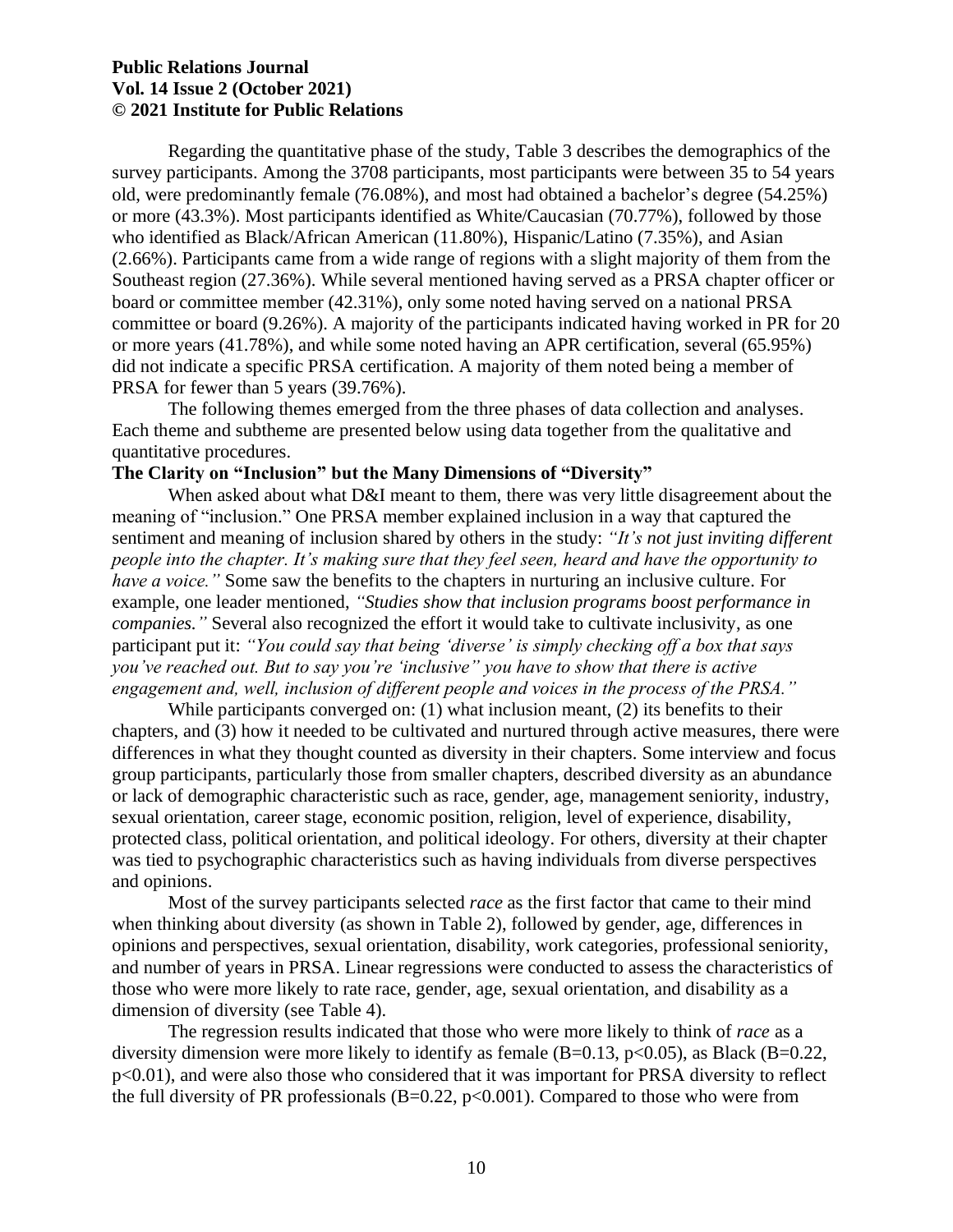"other" regions, members from regions such as Southeast  $(B=0.87, p<0.01)$ , Southwest  $(B=0.68, p<0.01)$ p<0.05), Midwest (B=0.81, p<0.01), Northeast (B=0.94, p<0.001), and the West (B=0.74, p<0.01) were also more likely to think of *race* as a diversity dimension. Overall, across regions and those specially identifying as female, Black, Hispanic, and those who valued the diversity of PR professionals were more likely to rate *race* as a diversity dimension. The need to improve racial diversity in the field and the chapters came up often in the interviews and focus groups. For example, a chapter leader shared:

*"In corporate America my entire board is Caucasian. I am the only African American woman in the building. This is not what the nation's demographics look like. But it's the world I live in every day. The community clearly lacks diversity in general."*

Survey participants selected *gender* as the second factor that came to their mind when thinking about diversity. Those likely to think of *gender* as a diversity dimension were more likely to be younger ( $B = -0.09$ ,  $p < 0.01$ ), identified as female ( $B = 0.27$ ,  $p < 0.01$ ), and were also those who considered that it was important for PRSA diversity to reflect the full diversity of PR professionals  $(B=0.42, p<0.001)$ . While the survey did not ask which gender needed representation in their field or chapter, for one chapter leader in the interview portion this meant that they had "*to get more men,"* because otherwise they said, "*you'd think that it's nothing but women in the field."* One chapter leader stated that "*it's mostly white women in senior PR positions*," while another indicated that "*PR leadership is mostly men."* Thus, while our survey results indicate that gender was the second most salient diversity dimension, our focus group and interview data indicate that depending on the region and context, this could mean needing more men or women in the field, chapter, or in authority positions.

In addition to thinking of race and gender, the survey participants who felt it was important for PRSA to value diversity were also those who were more likely to think of *sexual orientation* and *disability* and not so much *age* as diversity dimensions. Those who were likely to think of *sexual orientation* as a diversity dimension were less likely to be Black (B= –0.52, p<0.001), compared to "other" regions, were more likely to be from the Southeast (B=0.81, p<0.05), Midwest (B=0.98, p<0.05), Northeast (B=0.94, p<0.01), West (B=0.98, p<0.05), and were more likely to consider that it was important for PRSA to reflect the full diversity of PR professionals (B=0.36, p<0.001). Those likely to think of *disability* as a diversity dimension were more likely to be older (B=0.10, p<0.001), educated (B=0.10, p<0.05), and were more likely to consider that it was important for PRSA diversity to reflect the full diversity of PR professionals (B=0.11, p<0.01). Those who were more likely to think of *age* as a diversity dimension were less likely to consider that it was important for PRSA diversity to reflect the full diversity of PR professionals (B=  $-0.21$ , p<0.001), more likely to be older (B=0.13, p<0.001), identified as female (B=0.22, p<0.001), and as Black (B=0.28, p<0.01).

The survey results also showed that those who were more likely to think of *differences in opinions and perspectives* were less likely to identify as Black (B= –0.36, p<0.05) and were less likely to be educated ( $B = -0.19$ , p<0.05). Although age did not come up as a significant factor in this regression, several in the focus groups and interviews mentioned how younger members viewed diversity to include several groups and perspectives and were relatively more comfortable with handling instances where perspectives and opinions differed.

The results from the three phases indicate that there are varied views on how PR professionals think about diversity in the field and in their chapters. As one chapter leader said, *"You can't change what you don't define."* This points to the need to ensure that there is a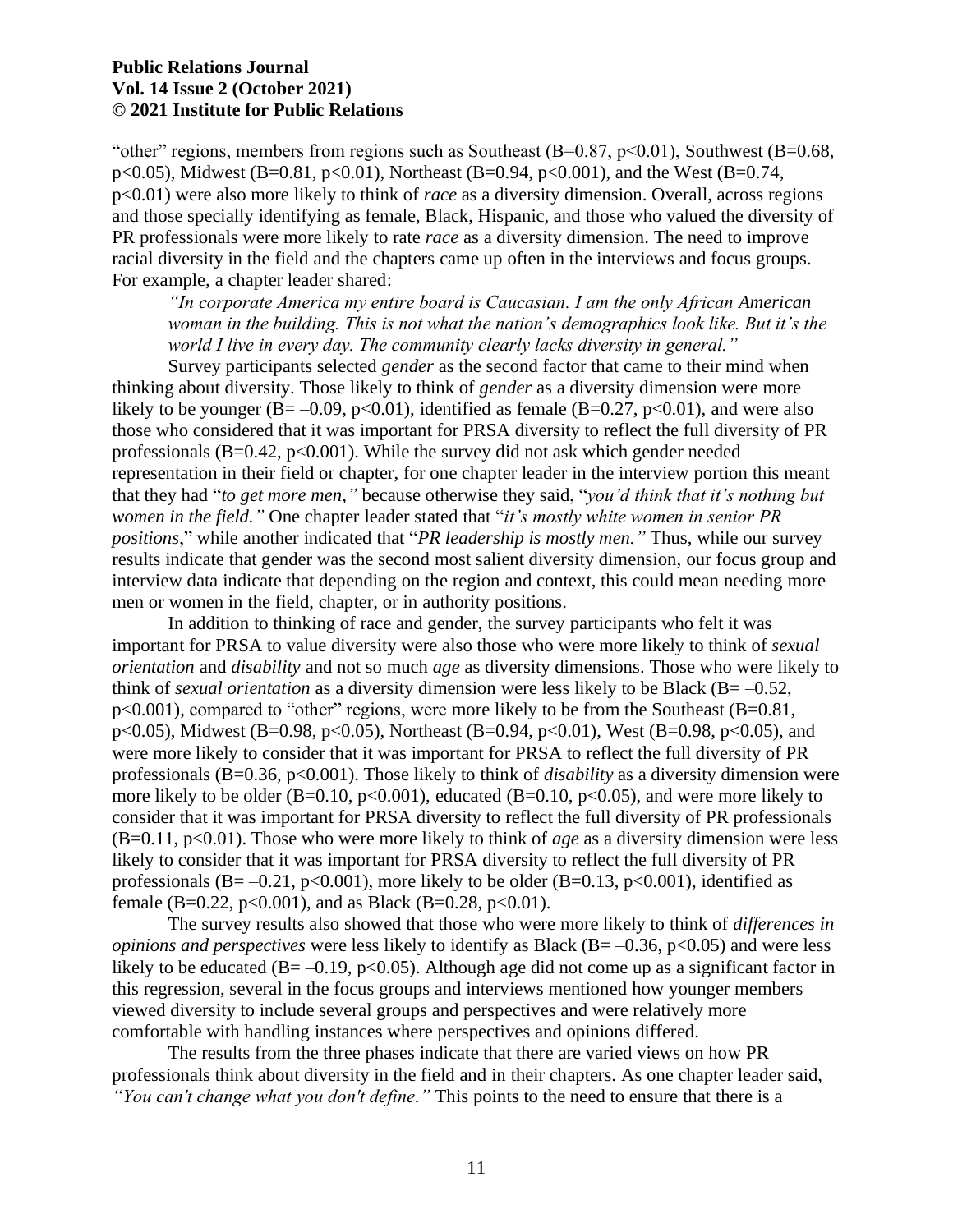dialogue and agreement on what diversity means in the field and within each chapter before embarking on ways to improve D&I.

#### **Perceptions of PRSA Reflecting and Promoting Diversity** *PRSA reflecting diversity*

One PRSA member interviewed mentioned that D&I in the PR field in general has come a long way in the last few decades: *"It's definitely become better than when I was a student and just starting out. There are many, many more different looking faces, at least. But that's not the whole picture. In the 80s, it was so sexist. Back when I started, there was mostly women doing the work, but men ran the agencies."* Despite noticing such changes over the decade, nearly all PRSA members and leaders in the interviews and focus groups believed that more had to be done, meaningfully. As one leader mentioned, *"I think we're past the stage of having token people in PRSA. I become very angry when I see pictures of different kinds of people in brochures and mailings, but little or no diversity in the actual society."*

They mentioned that greater attention needed to be given to D&I within PRSA, which many did not believe currently reflected the full diversity of PR practitioners. As one PRSA member explained, *"we should be striving to include African Americans, the disabled, generations, Hispanic/Latino, LGBTQA1, multicultural, pan-Asian, immigrants, veterans, and women. No race, gender, nationality or sexual orientation should have a monopoly on leadership."* Some stressed that this was not just an option but a necessity, because *"An organization that is not welcoming to all PR talents will not be an organization that represents all PR talents" or as another leader said, "If we want to be the leading organization for PR people, we need to reflect the full range of people in PR."*

This was echoed in the quantitative survey as well where participants reported on a 5 point scale ( $1 = \text{`not at all important' to } 5 = \text{`extremely important'})$  that it was extremely important to them that PRSA reflected the full diversity of PR professionals (M=4.45, SD=0.82), and also indicated on a 5-point scale ( $1 = \text{`not at all well' to } 5 = \text{`very well'}$ ), that PRSA nationally ( $M=3.38$ ,  $SD=1.02$ ) and their chapters ( $M=3.45$ ,  $SD=1.11$ ) were only doing somewhat well in reflecting the full diversity of PR professionals.

Some survey participants indicated, on a 5-point scale (1 = 'little to no diversity' to  $5 =$ 'much diversity'), that the PR professionals in their respective regions were not very diverse (M=3.25, SD=1.30). The interviews and focus groups provided a potential explanation to this issue. Chapter leaders in metropolitan areas or top markets were more likely to say that there was greater diversity in their area compared to those in smaller markets who were more likely to mention that they do not have PR professionals from historically disadvantaged groups like BIPOC or disabled practitioners. Especially those in smaller areas mentioned that PRSA did not reflect the full diversity of PR practitioners, nationally or in their districts. In areas where diversity is not *"in the local water,"* as one chapter leader in a less progressive part of the country put it, lack of diversity reflected a less generally integrated and open society:

*"Changes come slowly in our part of the country. You will find minorities in public sector agencies, government, and nonprofits. But the corporate PR sector is still women in the trenches and older men at the top."*

Some chapter leaders in these areas also felt like they were competing with other professional organizations such as "the International Association of Business Communicators (IABC)," "ColorComm," and various state and regional organizations to engage and attract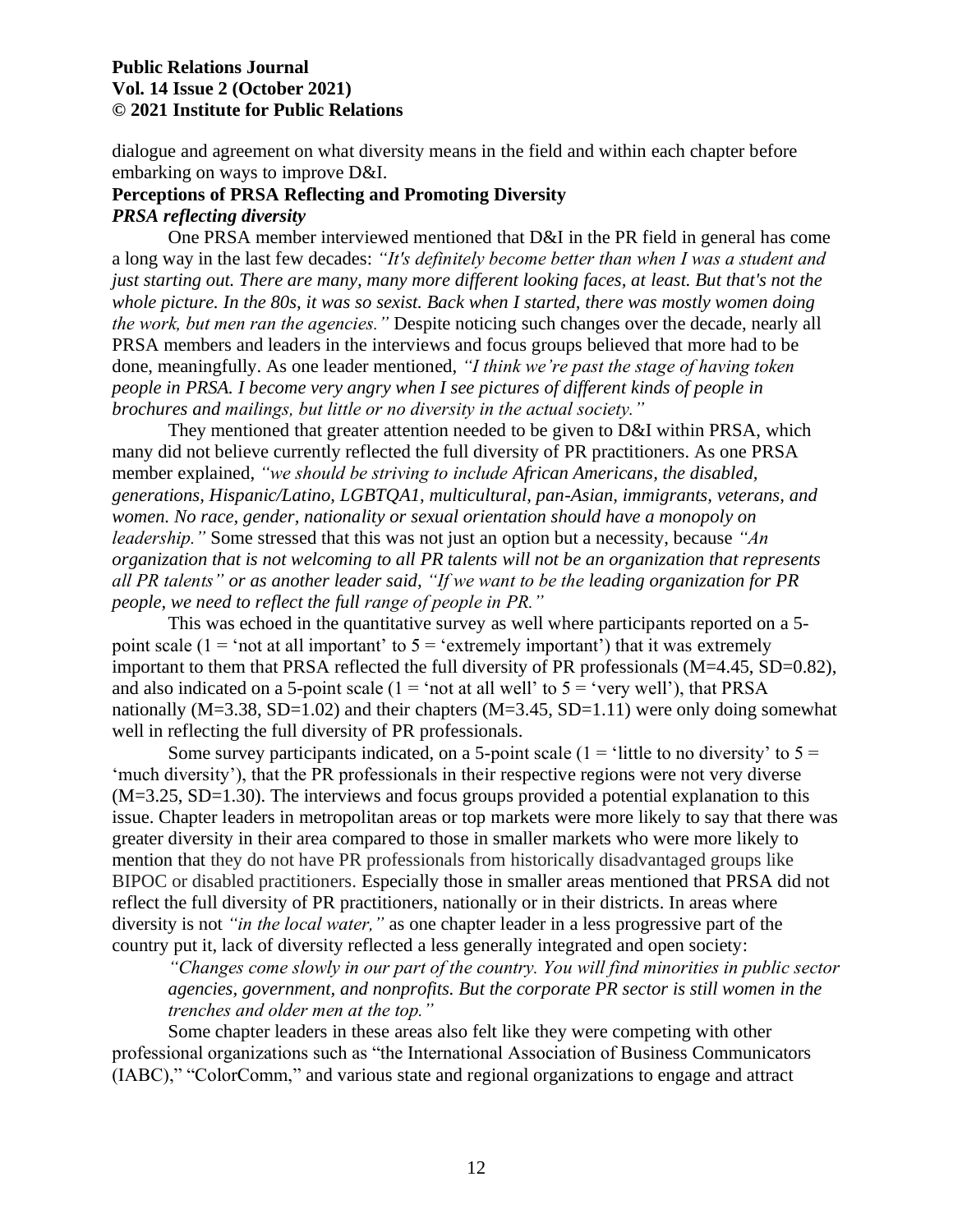members from diverse backgrounds. Some decided to collaborate with these fellow organizations to improve their D&I efforts in their area together.

Some survey participants were more likely than others to believe that PRSA, nationally and in its chapters, was already diverse. As shown in Table 5a, the survey participants who are more likely to believe that PRSA national reflects the diversity of public relations professionals were less likely to identify as Black (B= $-0.58$ , p<0.001), as Hispanic (B= $-0.32$ , p<0.001), less educated ( $B = -0.11$ ,  $p < 0.001$ ), and were/had not served as a member on any PRSA national committee ( $B = -0.36$ ,  $p < 0.001$ ). Those who were more likely to believe that their PRSA chapters reflects the diversity of public relations professionals are less likely to identify as female  $(B=-\n$ 0.17, p<0.001), as Black (B= -0.64, p<0.001), as Hispanic (B= -0.17, p<0.05), and were less educated  $(B=-0.11, p<0.01)$ . Overall, this indicated that those who identified as Black or Hispanic, and those who were more educated were less likely to feel that PRSA national and their chapters reflect diversity of PR professionals. On the chapter level, women in addition to those who identified as Black or Hispanic, and those who were more educated, were less likely to feel that their chapters reflected diversity of PR professionals. Thus, race, gender, and education level affected perceptions of whether or not diversity was represented on PRSA national and chapter levels.

#### *PRSA promoting diversity*

An overwhelming majority of the survey participants (78.29%) indicated that PRSA should be promoting greater diversity in the PR profession. A chapter leader in an interview said, *"PRSA should be setting a good example that's not only good for the society and its chapters, but good for society in general."* Another described it as, *"a matter of survival. If we don't represent the full diversity of public relations people, we won't grow" or as another put it, "It's a matter of heart and survival. It's the right thing to do. And if we don't provide what people want, they'll go somewhere else."*

Several survey participants indicated on a 5-point scale ( $1=$  'not at all committed' to  $5=$ 'very committed') that they believed PRSA nationally (M=3.78, SD=0.96) and their PRSA chapters (M=3.79, SD=1.04) were somewhat committed to making sure that they reflect the full diversity of PR professionals. But as shown in Table 5b, those who identified as Black (B= $-$ 0.33,  $p<0.001$ ) and as Hispanic (B= -0.23,  $p<0.001$ ) were less likely to indicate that PRSA national was committed to reflect diversity of PR professionals. Those from the Southeast  $(B=0.46, p<0.05)$  and Southwest (B=0.44, p<0.05), Midwest (B=0.42, p<0.05) compared to "other" regions, and those who have been members of PRSA for a longer time  $(B=0.05, p<0.01)$ however were more likely to indicate that PRSA national was committed to reflect diversity of PR professionals. Those who identified as female  $(B=-0.11, p<0.05)$ , as Black  $(B=-0.39, p<sub>0.05</sub>)$  $p<0.001$ ), and those who were more educated (B= -0.12,  $p<0.001$ ) were less likely to indicate that their PRSA chapter was committed to reflect diversity of PR professionals. But again, those in the Southeast (B=0.58, p<0.01) and the Southwest region (B= 0.55, p<0.05) compared to the "other" regions, and those who had been a PRSA member for a longer time  $(B=0.04, p<0.05)$ however were more likely to indicate that their PRSA chapter was committed to reflect diversity of PR professionals. Overall, those who were associated with PRSA for a long time were more likely to agree that PRSA national and their chapters were more likely committed to diversity, but those who identified as Black or as Hispanic were less likely to feel this way about both PRSA national, and those who identified as female or as Black were less likely to feel this way about their chapter.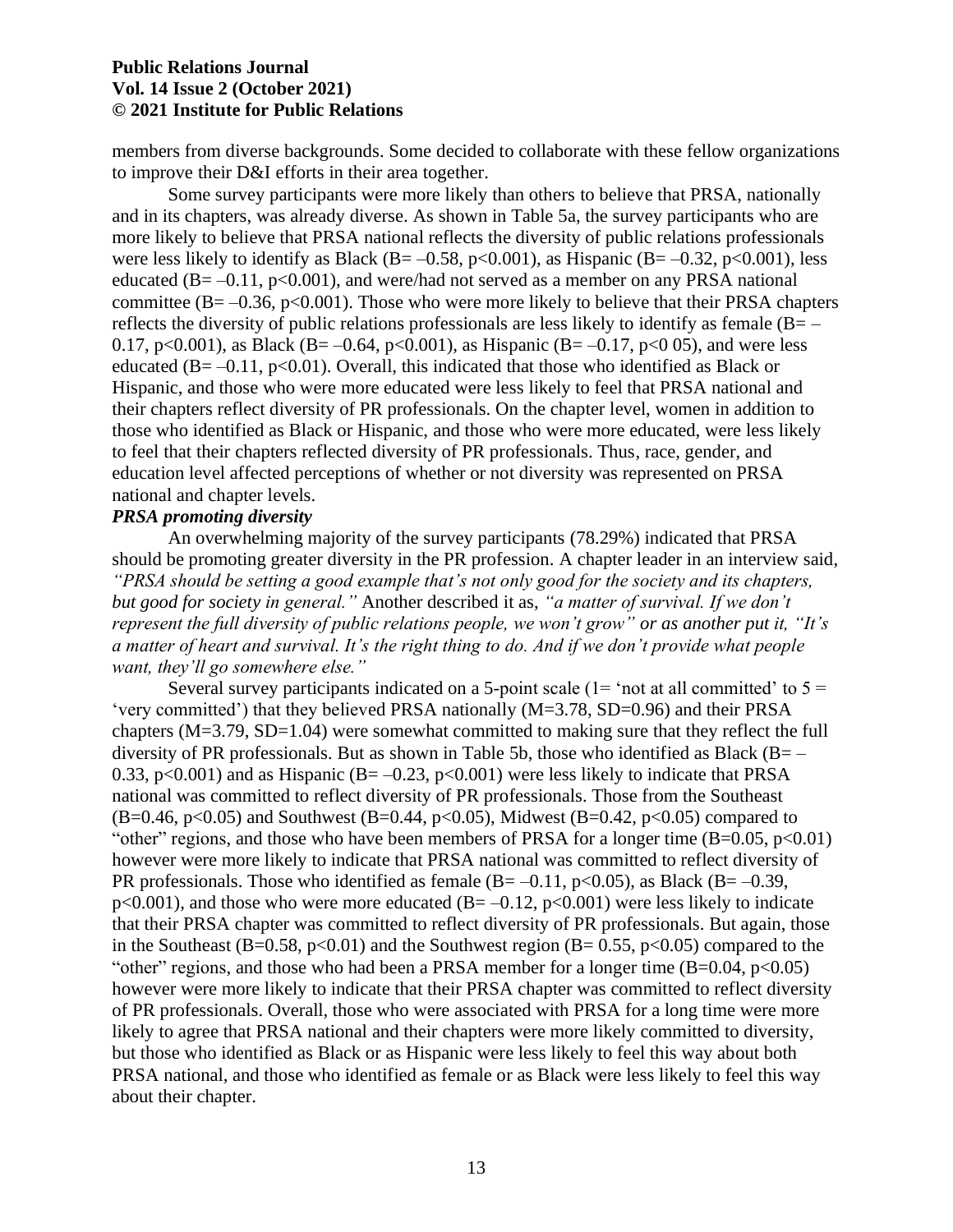#### **Chapter Leaders Needing Support**

As discussed above, several PRSA members and leaders indicated that *"a commitment to D&I will help all of us find acceptance,"* they *"[wanted] to own the position of PR thought leader,"* recognized that, *"without diversity, we risk becoming nothing more than an echo chamber for our own thoughts,"* and felt that diversity can pave way to "*more and better ideas*" making them "*more productive*." Several however struggled to understand where to begin. One chapter leader noted, *"I'll admit I'm a little confused. Is D&I about having members of different races or is it about having programs about how to work with minority media, for example, or about African American history?* Another mentioned, *"Right now, we don't know what we don't know about how diverse the PR world is in our area. We have no idea how to even start."*

For some others it was not knowing how their D&I efforts will be perceived by those in their chapters: *"Right now, we don't even know how to talk about this topic for fear of offending someone or suggesting that there should be racial or ethnic quotas."* Another leader mentioned being worried about how, *"for some of our board members and members at large it's going to be uncomfortable talking about this at first."* The same leader however also believed that *"it's good to be uncomfortable every now and then, and that if we have good guidance on how to approach this subject they will come around."*

Several noted that they could benefit from guidance on D&I efforts from the more experienced or more diverse chapters. They recommended launching a series of case studies to understand how each chapter was working on their D&I efforts and suggested teaming the smaller chapters with larger ones so they could learn from their fellow chapters on the process and tools available to implement D&I efforts. The chapter leaders recognized that there could be no *one*–*size*–*fits*–*all* solution to help all chapters with their D&I needs but noted that they could benefit from being able to reach out to PRSA for resources that can help their specific needs. **PRSA as a Change Agent for D&I – Current Efforts and Recommendations**

Several also mentioned how "*PRSA could lead the way" on D&I* and why it's important for it to do so*.* As one chapter president mentioned: "*I suspect many of us in this profession are working on diversity and inclusion programs for our clients. If PRSA doesn't take it upon itself to become more diverse and inclusive, we're going to look like the cobbler's children who had no shoes."* More specifically, another mentioned that PRSA could start by taking concrete steps such as "*modeling the diversity it stands for on its own board. I think it has to start from the top down and it has to be part of a culture of the organization."*

Compared to a year ago, most survey participants indicated that both nationally (44.51%) and in their chapters (41.29%) they did not notice any change with respect to diversity. Logistic regressions were conducted to assess which individuals were more likely to indicate that they did not notice any change in the past year with respect to diversity in PRSA national and their chapters (as shown in table 5c). Results indicated that those who were older  $(B = -0.03,$ p<0.001), did not identify as female (B= $-0.06$ , p<0.001), identified as Black (0.16, p<0.001), as Hispanic (B=0.08, p<0.05), and those had been PRSA members for a longer time (B=0.03, p<0.001) were more likely to indicate that there had been no change in PRSA national with respect to diversity. Similarly, those who identified as Black (B=0.09,  $p<0.01$ ), as Hispanic  $(B=0.08, p<0.05)$ , those who had been a PRSA member for a longer time  $(B=0.02, p<0.01)$ , and those who served or were serving on the chapter committees  $(B=0.1, p<0.001)$  were more likely to indicate that there was no change in their PRSA chapter with respect to diversity. Overall, those who identified as Black or Hispanic, and those who had been PRSA members for a long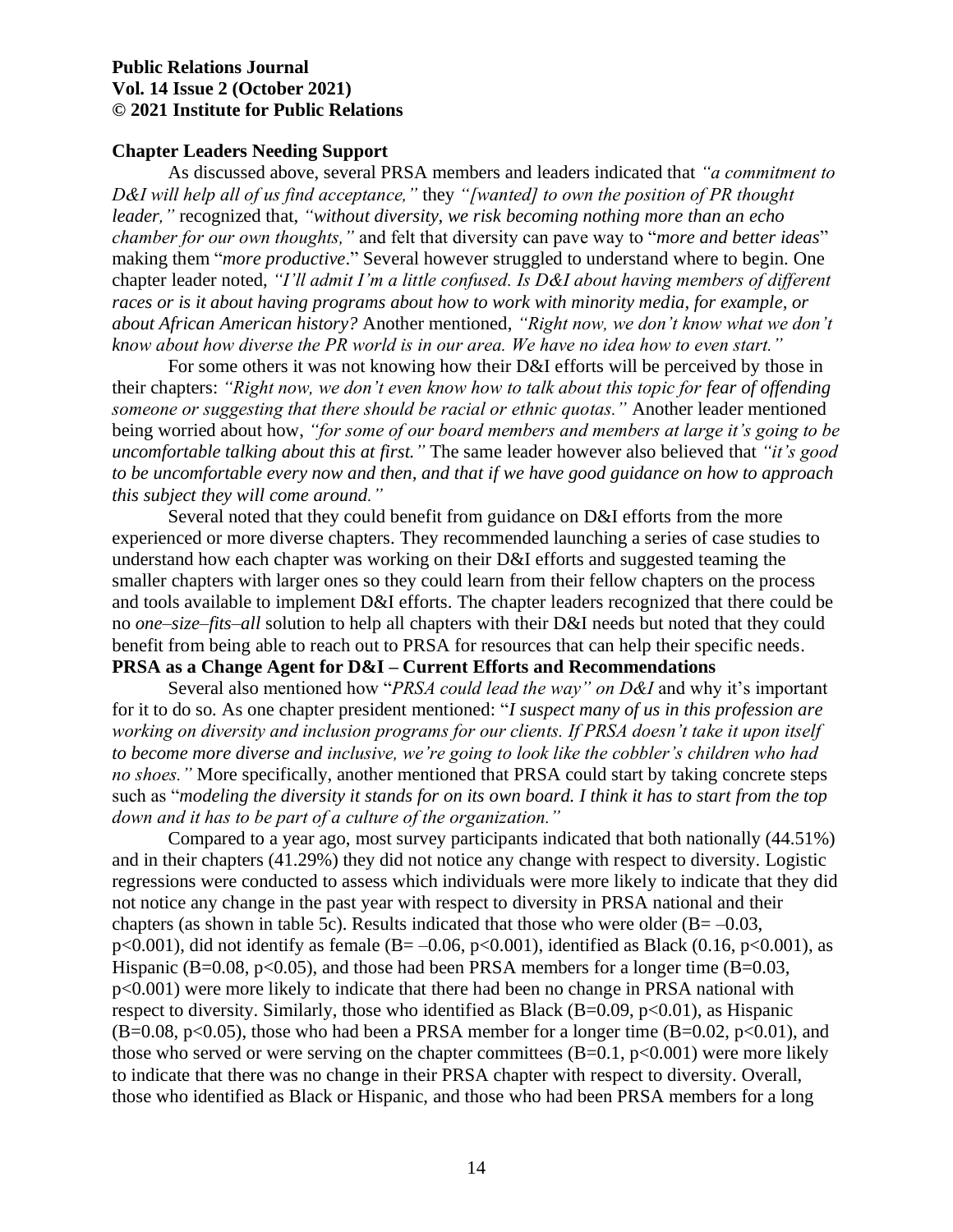time were more likely to indicate that they had not noticed much change in the last year with respect to diversity in PRSA national or their chapter.

Survey participants were asked to indicate on 5-point scale (1=not at all well to 5=very well), their opinion on how well PRSA and their chapters were doing on several D&I efforts (see Table 2). While several members indicated that PRSA (M = 3.89, SD = 0.73) and their chapters  $(M=3.90, SD=0.81)$  were doing somewhat well with their D&I efforts nationally and on their chapter-levels respectively, linear regressions indicated that some were more likely to indicate more satisfaction than other with these efforts.

As shown in Table 6a, the linear regression shows that those who were younger  $(B=-\nabla^2 f^2 + \nabla^2 f^2)$ 0.03, p<0.05), with lower education ( $B = -0.05$ , p<0.01), and those who had been members for a longer duration  $(B=0.03, p<0.01)$ , and those who were more likely to agree that PRSA national reflected the diversity of PR professionals  $(B=0.23, p<0.001)$ , and those who were more likely to agree that PRSA national is committed to diversity  $(B=0.24, p<0.001)$  were more likely to believe that PRSA national is engaged in D&I practices. A closer look at tables 5a and 5b shows that those who identified as Black or as Hispanic were less likely to feel that PRSA national reflected diversity of PR professionals or that it was committed to diversity. Table 6a also shows a similar narrative, where those who identified as Black (B= $-0.26$ , p<0.001) or as Hispanic (B=  $-0.12$ , p<0.05) were less likely to feel that PRSA national was engaged in those specific D&I practices, before taking into consideration the other factors such as reflection of diversity or commitment to diversity.

Table 6b shows that those who were younger  $(B = -0.02, p < 0.05)$ , those who had served or continued to serve on PRSA chapter committees  $(B=0.10, p<0.001)$ , those who believed that their chapter reflected the diversity of PR professionals  $(B=0.16, p<0.001)$ , those who were more likely to believe their chapter was committed to diversity  $(B=0.41, p<0.001)$ , and those who believed that there had not been much change in the last year  $(B=0.11, p<0.001)$  all believed that their chapter was engaging in the specific D&I practices. However, again, as shown in tables 5a and 5b, those who identified as female, Black, or Hispanic were less likely to believe that their chapter reflected diversity of PR professionals, and those who identified as female or Black were less likely to believe that their chapter was committed to diversity. Table 6b also shows that those who identified as Black (B= $-0.25$ , p<0.001) and those with more education (B= $-0.10$ , p<0.001) were less likely to believe that their chapters were engaged in the specific D&I practices, but those from the Southeast region  $(B=0.38, p<0.05)$  compared to the "other" regions, and those who served/serve on their chapter committees  $(B=0.24, p<0.001)$  were more likely to believe that their chapter were engaged in the D&I practices.

When asked about how PRSA could do better, several in the interviews and focus groups made the following suggestions. They mentioned that PRSA could: (1) reinforce the importance of D&I in its national communication and outreach to chapters and members, (2) make its own diversity clear by making sure its board and committees reflect the diversity of modern PR practitioners, (3) work to strengthen its connection with colleges and universities including PRSSA chapters, (4) create networks of mentorship so that college graduates did not disappear from the PRSA between the time they finished college and the time they settled into their first professional job, and (5) provide resources to chapters that enable them to be confident diversity missionaries.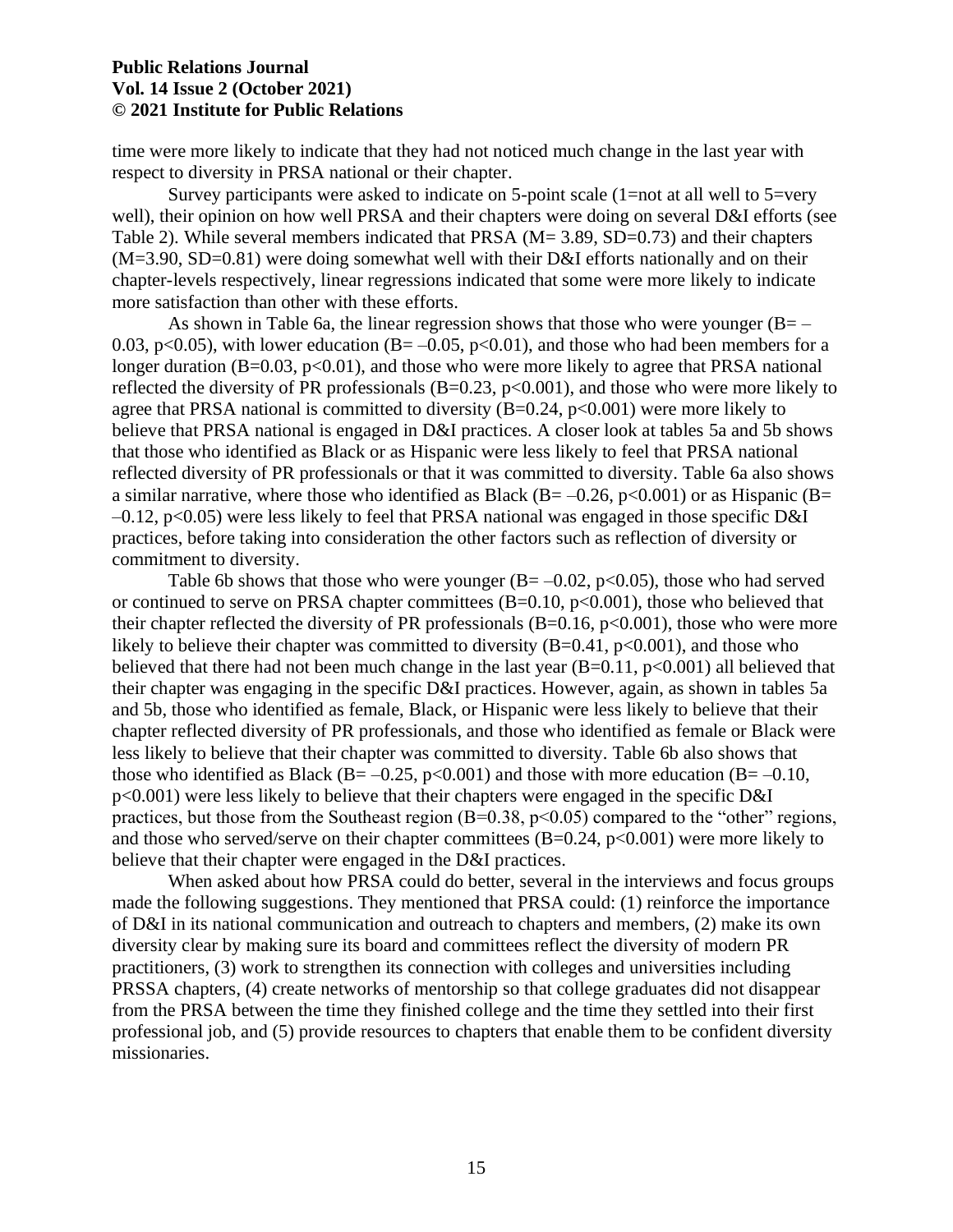#### **Discussion**

The results from this study connect to the existing scholarship in this area, and below we discuss how they confirm or provide new information to the current body of work focused on D&I. As discussed above, findings of this study reveal generally that PRSA members have a similar understanding of inclusion and that view is in alignment with existing literature (Deloitte, 2013; Sison, 2017). However, their schemas on diversity varied significantly (Fiske & Taylor, 1991). The qualitative results revealed the different dimensions that could be associated with diversity were in line with previous research (Austin, 2010; Bhawuck & Triandis, 1996; Sha & Ford, 2007). However, the survey analysis showed that those who identify as Black were more likely to think about race and age, and less likely to think of sexual orientation or differences in opinions/perspectives. Those who identified as female were more likely to think of race, gender, and age as dimensions of diversity. Those who considered that it is important for PRSA to reflect diversity were more likely to be thinking of race, gender, sexual orientation, and disability, and were less likely to be thinking of age as dimensions of diversity. These results solidify how when participants indicated that they want to see more diversity, they were not all thinking of the same dimensions of diversity. This again illustrates that notions of diversity are diverse. These findings also reiterate how marginalization is rarely unidimensional and that diversity considerations must not focus on only one aspect but on multiple aspects of one's identity through intersectionality (Bowleg, 2008; Crenshaw, 1991; Vardeman–Winter & Place, 2017). This study indicates that those dimensions need to include race, age, gender, sexual orientation, and disability. These findings are similar to those outlined by Danbold and Unzueta (2020) where the marginalized groups have varying perceptions on diversity compared to the dominant ones. These findings point to the need of improving the perception that PR professionals only include White women and can be from other diverse backgrounds (Bhargava & Theunissen, 2019; Bureau of Labor Statistics, 2019; Edwards, 2011; Fitch, 2016; Vardeman–Winter & Place, 2017).

The findings of this study also reinforce Derek Bell Jr's (1991) argument about how racism never goes away. As several CRT scholars have noted, D&I efforts that only align with the interests of the dominant group will never be sufficient to bring racial equity (Bell, 1991; Crenshaw, 1988; Hiraldo, 2010; Ladson–Billings, 1997). There must be consistent and deliberate efforts that include holding space to hear stories from the marginalized groups i.e., counterstories that express the experiences of subordination and discrimination (Bell, 1987, 1991; Crenshaw, 1988). This study, through its focus groups, interviews, and survey, held that space for PRSA members to express their perceptions of D&I efforts conducted by PRSA, nationally and in their chapters.

The finding about – the longer an individual is associated with PRSA or is/was a member on the chapter committees, the more likely they were to view the national/chapters more positively with respect to D&I efforts – seems to highlight an in–group favoritism or bias. This suggests that longer the membership or involvement with chapter committees, the higher the need to be protective of their organization/chapter (Hogg, 2016; Mummendey & Otten, 1998; Otten & Wentura, 1999). While loyalty can be beneficial and should be appreciated by organizations, it also indicates that there might be an in–group bias that could be clouding their perceptions. On the other hand, if it is the case that the older members seem to know more about the D&I efforts compared to the younger/newer members, then efforts should be made to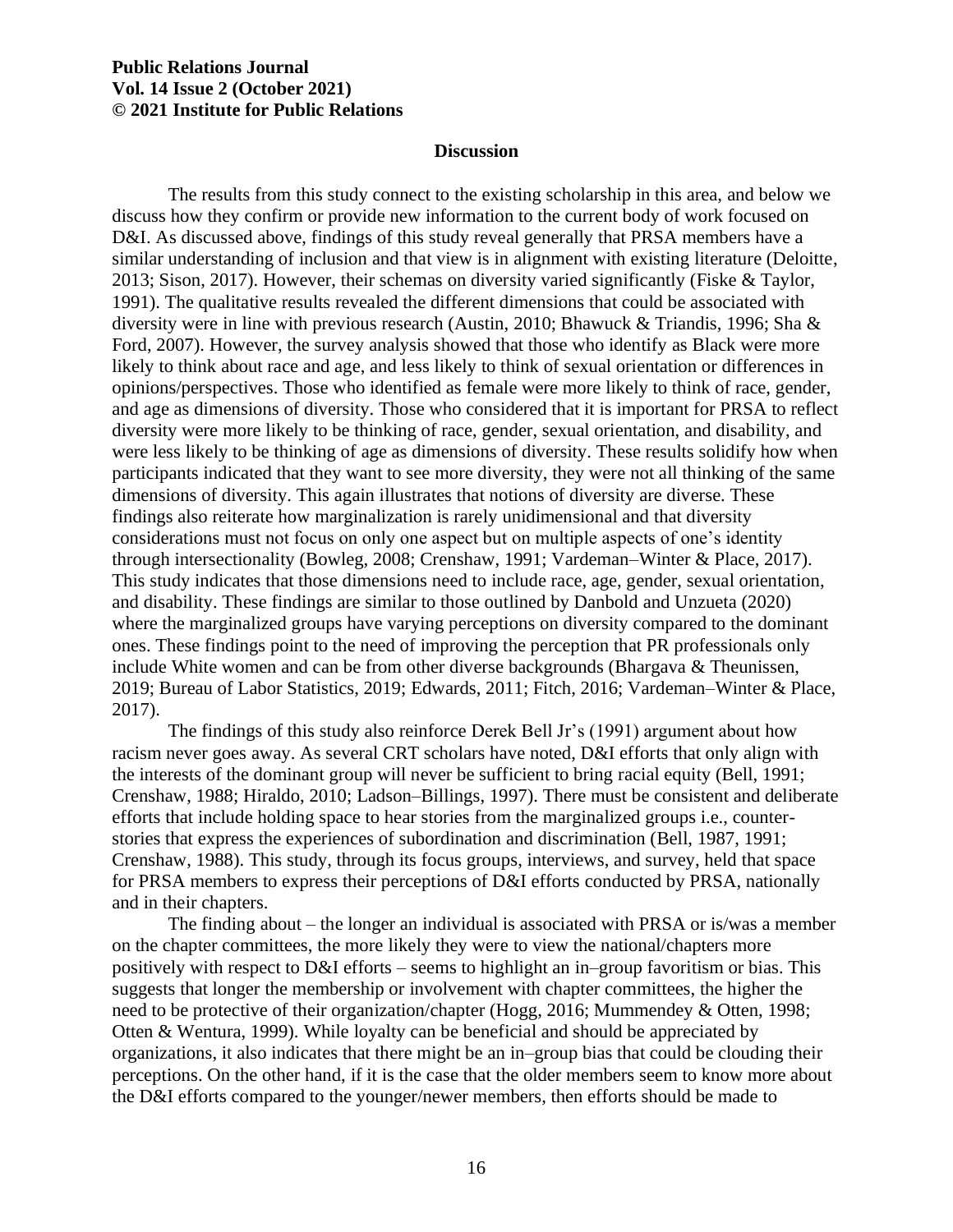communicate these repeatedly to newer members. Alternatively, those who served or were serving on national PRSA committees were less likely to see their national organization reflect diversity or feel that they were successful in practicing D&I. These members seem to be more attuned to the need for more work with D&I, which seems to confirm the findings from the collective research efforts.

Overall, the findings of this study informed the new three–year D&I strategic plan for PRSA that includes intents to:

(1) Enforce D&I initiatives to address hiring and advancement, including in PRSA national's board, staff, and vendor sections

- (2) Train members and leaders to address unconscious bias,
- (3) Establish a diversity advisory board to examine intersectionality,
- (4) Develop best practices to ensure inclusion regardless of race, age, or career stage,
- (5) Encourage partnerships between PRSA and complementary organizations, including
- students and their organizations within colleges and universities such as PRSSA,
- (6) Call out cases of intolerance in the PR world,
- (7) Ensure an environment in which anyone can pursue his or her career path in PR, and

(8) Create a network of PRSA members or staff from historically marginalized groups

who can be missionaries for diversity and inclusion to the media and other industries.

#### **Limitations**

The findings of this study should be considered in light of the following limitations. This study is not representative of the general population of PR practitioners. This limitation however was a clear motivation for this study such that PRSA could grow to have a diverse membership, and that it could inspire industries to also pursue efforts to improve diversity among practitioners and leadership as well.

Another limitation had to do with measures employed. While the survey included measures of race, gender, and age, it did not include other demographic information pertaining to the participants' sexual orientations, religion, ideologies, disabilities, nationalities, etc. Given how diversity involves these various dimensions and how PRSA is striving to improve diversity along multiple dimensions, this is a significant limitation, which will be addressed in future studies. Measuring these additional dimensions and including them in the regression analyses could help improve the variance explained for various variables assessing D&I perceptions.

#### **Future Directions**

As discussed above, PRSA has established a three–year D&I strategic plan (D&I Strategic Plan, 2020). That plan was built using data from this research. The plan has been under execution since May 2020. A follow–up study has been executed to measure progress against the 2019 quantitative survey of PRSA members. Future considerations for research are being assessed for external partners. The view within the strategic planning process is that ensuring that the full industry is moving forward will ensure that the efforts of PRSA go even farther. To that end, PRSA is working with groups such as the Diversity Action Alliance and is considering others to enhance D&I within the communications industry. The survey also received an impressive 49 responses from non–members (even though the survey was not targeted to this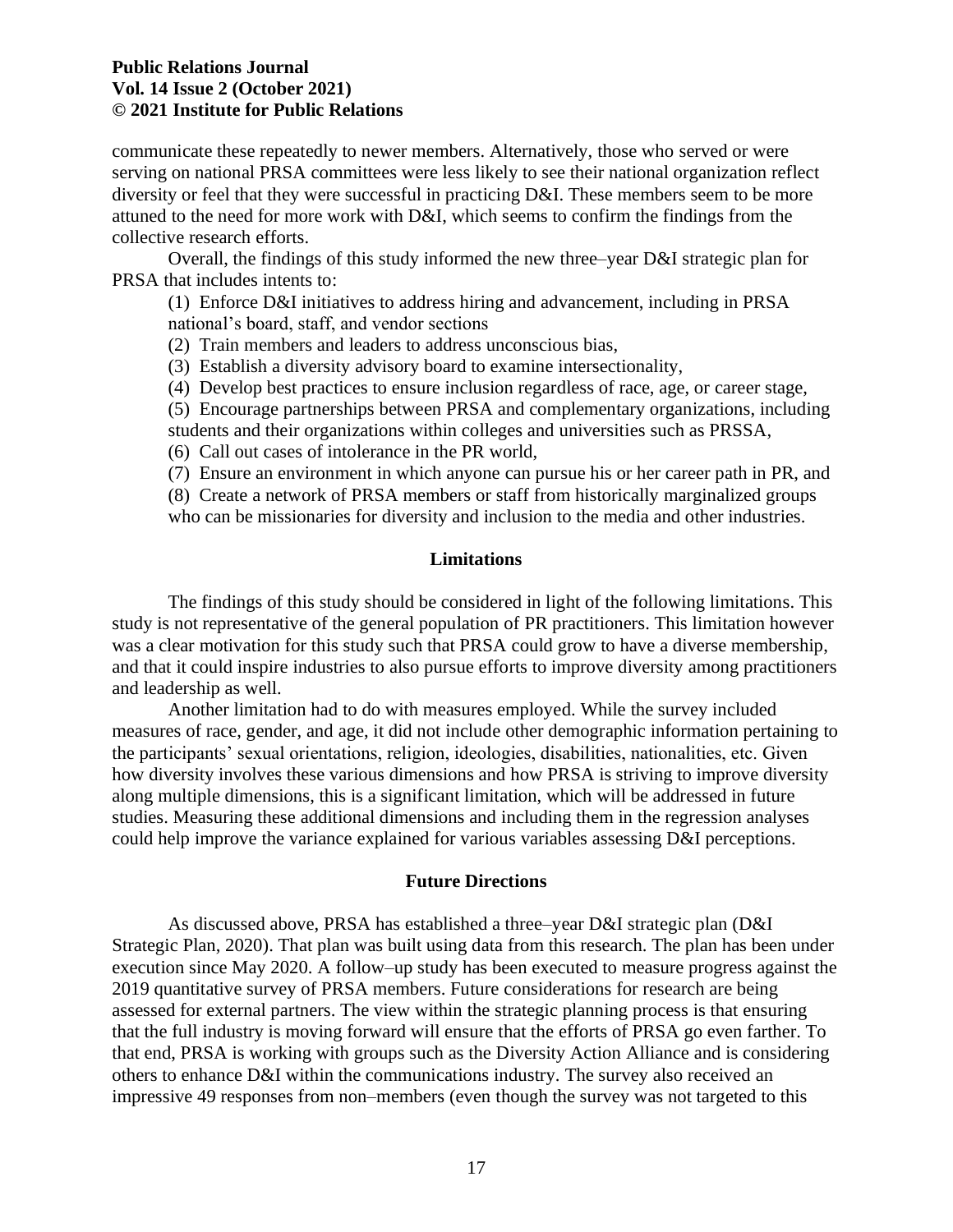group). Therefore, increasing participation by non–members in future research efforts will help contribute to existing discussions of similarities and differences between practitioners who are PRSA members and non–members (see Hazelton & Sha, 2012).

In addition, one element of qualitative research involved a session with the PR department chairs of select historically Black colleges and universities (HBCUs). The feedback gained from that 2019 session was valuable in providing much–needed guidance in future academic engagement with future practitioners from historically disadvantaged groups. As an example, financial resources remain a significant barrier for students and their faculty advisors from HBCUs to attend national events. While the pandemic has prompted national gatherings to be facilitated in more accessible, virtual settings, the financial challenges will be exacerbated for many of these HBCUs and options are being explored that will improve accessibility and engagement by a broader diversity of the profession (Murray, 2020). Efforts are also being examined within PRSA to engage historically Hispanic–Serving Institutions (HSIs) who are facing similar challenges.

There are additional areas of research that can help inform our work. As noted previously, PRSA has initiated programs over the last 30 or so years designed specifically to D&I within the organization specifically and throughout the industry, more broadly (Diversity & Inclusion at PRSA, n.d.; D&I Chapter Toolkit, 2020). That represents a wealth of data that could be examined to determine their effectiveness – particularly as it relates to long term change within the field.

As an example, as discussed earlier, PRSA initiated the launch of a scholarship program for students of African-American/Black, Hispanic/Latino, Asian, Native American, Alaskan Native or Pacific Islander ancestry for \$1,500 each (Teahan et al., 2007). Determining how many of those students went into the field and assessing their status in their public relations careers could help to guide additional pipeline programs in the future. This effort could also include the similar work that the PRSA Foundation and now the Diversity Action Alliance has pursued in this area. Beyond financial support, the various awards that PRSA and other entities confer on individuals and organizations recognized for their D&I could be analyzed in determining what best practices have been effective over the long term to determine replication potential in the future.

Even within PRSA's structure there are opportunities that can be examined to ensure that they are yielding meaningful results. With PRSA launching its national PRSA D&I Committee in 2010 to oversee its yearly diversity activities, there is a decade of work that can help direct the next decade and beyond. Finally, with PRSSA establishing the D&I Officer position across its chapters in 2018, there is a research effort already underway to determine how effective this has been and where more support by the students might be needed. All of these could help drive PRSA's D&I Strategic Plan within its own organization and throughout the public relations field.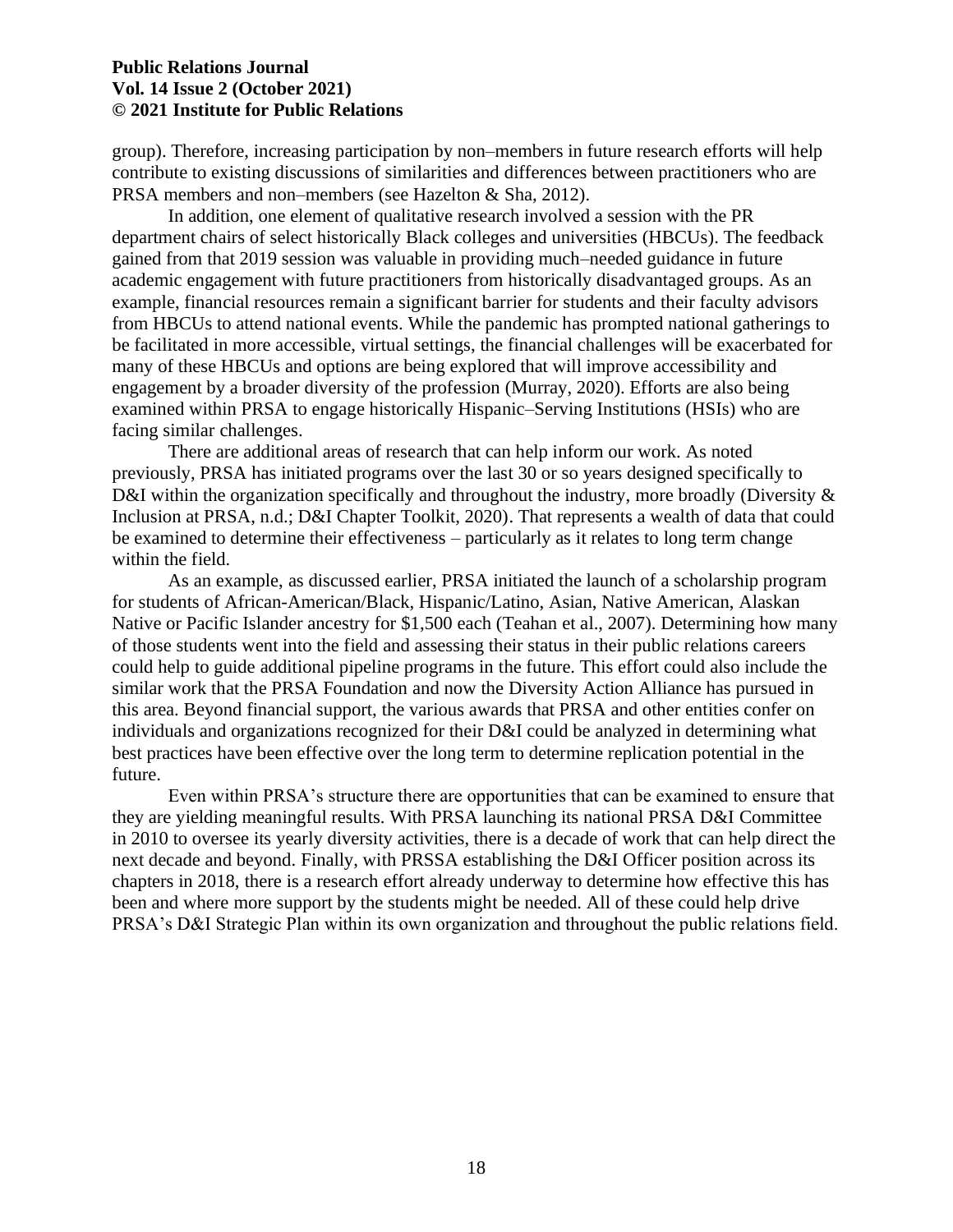#### **References**

- About PRSA (n.d.). About page. *Public Relations Society of America.* [https://www.prsa.org/about.](https://www.prsa.org/about)
- Applebaum, L. (2009). Multiculturalism, diversity and PRSA: Trying something new. *PR Say: PRSA News*. [http://prsay.prsa.org/2009/12/23/multiculturalism-diversity-and-prsa-trying](http://prsay.prsa.org/2009/12/23/multiculturalism-diversity-and-prsa-trying-something-new/)[something-new/](http://prsay.prsa.org/2009/12/23/multiculturalism-diversity-and-prsa-trying-something-new/)
- Augoustinos, M. & Walker, I. (1998). The construction of stereotypes within social psychology: From social cognition to ideology. *Theory & Psychology, 8*(5), 629–652. <https://doi.org/10.1177/0959354398085003>
- Austin, L. L. (2010). Framing diversity: A qualitative content analysis of public relations industry publications. *Public Relations Review, 36*(3), 298–301. <https://doi.org/10.1016/j.pubrev.2010.04.008>
- Bartlett, F. C. (1932). *Remembering: A Study in Experimental and Social Psychology*. Cambridge, UK: Cambridge University Press.
- Beba U. & Church, A. H. (2020). Changing the game for women leaders at PepsiCo: From local action to enterprise accountability. *American Psychological Association, 72*(4), 288-302. [http://dx.doi.org/10.1037/cpb0000169.](http://dx.doi.org/10.1037/cpb0000169)
- Bell, D. (1987). *And We are Not Saved: The Elusive Quest for Racial Justice.* New York: Basic Books.
- Bell, D. (1991). Racism is here to stay: Now what. *Howard Law Journal, 35*(1), 79–94.
- Bhargava, D. & Theunissen, P. (2019). The future of PR is 'fantastic,' 'friendly,' and 'funny:' Occupational stereotypes and symbolic capital in entry–level job advertisement. *Public Relations Review, 45*(4), 1-12.<https://doi.org/10.1016/j.pubrev.2019.101822>
- Bhawuk, D. P. S., & Triandis, H. C. (1996). Diversity in the workplace: Emerging corporate strategies. In G. R. Ferris & M. R. Buckely (Eds.), *Human resources management: Perspectives, context, functions, and outcomes (3rd ed., pp. 84–96). Englewood Cliffs,* NJ: Prentice Hall.
- Bowen, S. A. (2009). All glamour, no substance? How public relations majors and potential majors in an exemplar program view the industry and function. *Public Relations Review, 35*(4), 402–410. 10.1016/j.pubrev.2009.05.018
- Bowleg, L. (2008). When Black + lesbian + woman  $\neq$  Black lesbian woman: The methodological challenges of qualitative and quantitative intersectionality research. *Sex Roles, 59,* 312– 325.
- Brown, D. L. (2020). 'It was a modern-day lynching': Violent deaths reflect a brutal American legacy. *National Geographic*. [https://www.nationalgeographic.com/history/article/history-of-lynching-violent-deaths](https://www.nationalgeographic.com/history/article/history-of-lynching-violent-deaths-reflect-brutal-american-legacy)[reflect-brutal-american-legacy](https://www.nationalgeographic.com/history/article/history-of-lynching-violent-deaths-reflect-brutal-american-legacy)
- Brown, P. (1995). Cultural capital and social exclusion: Some observations on recent trends in education, employment and the labour market. *Work Employment & Society, 9*(1)*,* 29–51. 10.1177/095001709591002
- Brown, K. A., White, C., & Waymer, D. (2011). African–American students' perceptions of public relations education and practice: Implications for minority recruitment. *Public Relations Review, 37*(5), 522–529.<https://doi.org/10.1016/j.pubrev.2011.09.017>
- Bureau of Labor Statistics. (2010). Labor force statistics from the current population Survey.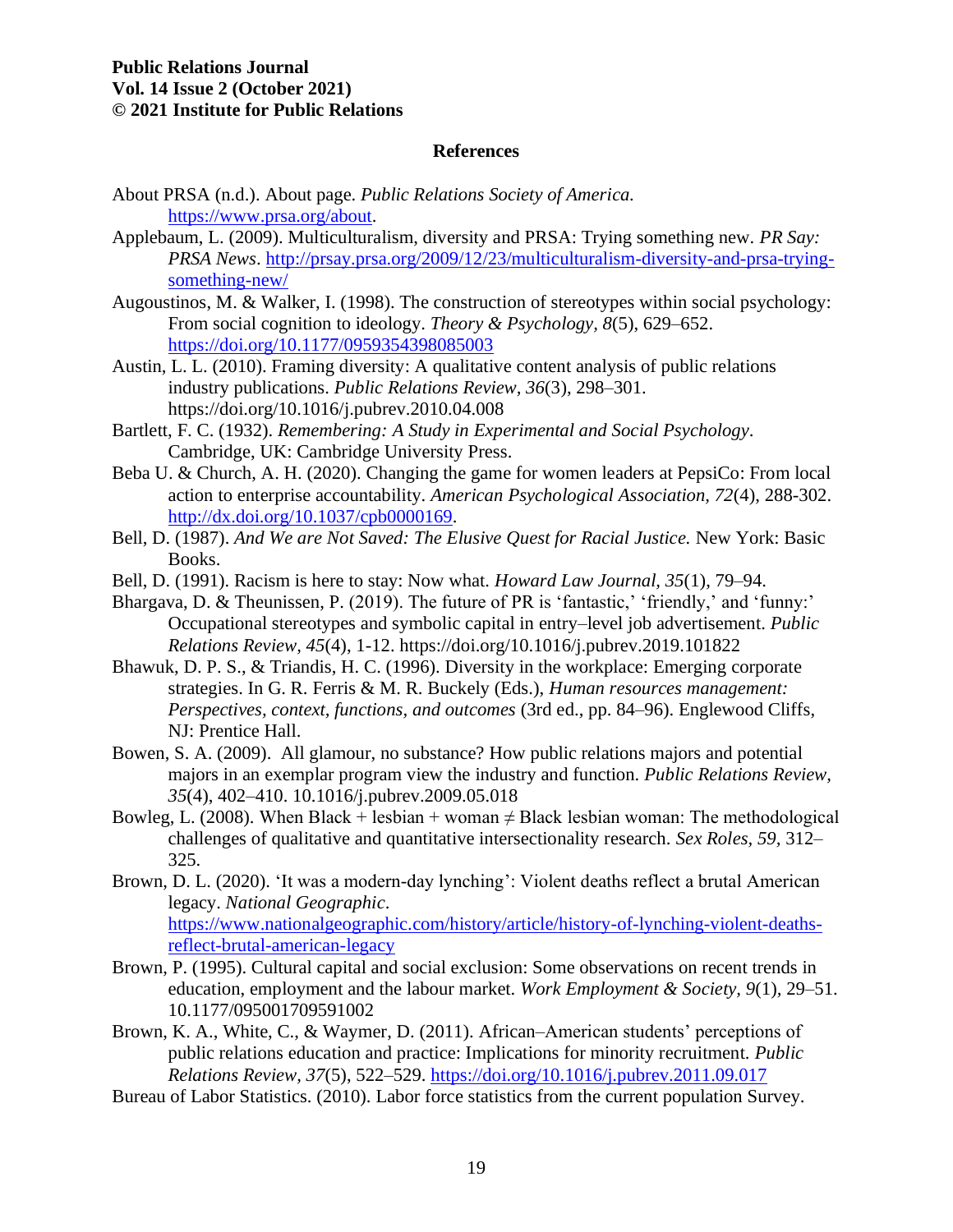*U.S. Department of Labor.* Retrieved December 29, 2020 from <https://www.bls.gov/cps/cpsaat11.htm>

- CDC (n.d.). COVID data tracker. *Centers for Disease Control and Prevention*. Retrieved on May 01, 2021.<https://covid.cdc.gov/covid-data-tracker/#datatracker-home>
- Clemsons, D. C. (2013). Driving diversity within your organization. *Public Relations Tactics, 20*(1), 8.
- Crandall, C. S., & Eshleman, A. (2003). A justification–suppression model of the expression and experience of prejudice. *Psychological Bulletin, 129*(3), 414–446. <https://doi.org/10.1037/0033–2909.129.3.414>
- Crenshaw, K. (1988). Race, reform, and retrenchment: Transformation and legitimation in antidiscrimination law. *Harvard Law Review, 101*(7), 1331-1387.
- Crenshaw, K. (1991). Mapping the margins: Intersectionality, identity politics, and violence against women of color. *Stanford Law Review, 43,* 1241–1299. <http://doi.org/10.2307/1229039>
- Crenshaw, K., Gotanda, N., Peller, G., & Thomas, K. (1995). *Critical Race Theory: The Key Writings that Formed the Movement.* New York : Free Press.
- Crenshaw, K. W. (2011). Twenty years of critical race theory: Looking back to move forward. *Connecticut Law Review, 43*(5), 1255–1352.
- Cutter, C. & Weber, L. (2020). Demand for Chief Diversity Officers is high. So is turnover. *The Wall Street Journal.* [https://www.wsj.com/articles/demand-for-chief-diversity-officers-is](https://www.wsj.com/articles/demand-for-chief-diversity-officers-is-high-so-is-turnover-11594638000)[high-so-is-turnover-11594638000.](https://www.wsj.com/articles/demand-for-chief-diversity-officers-is-high-so-is-turnover-11594638000)
- D&I Chapter Toolkit (2020). *Public Relations Society of America. [https://www.prsa.org/docs/default-source/about/diversity/prsa-2020-d-i-toolkit---saved-](https://www.prsa.org/docs/default-source/about/diversity/prsa-2020-d-i-toolkit---saved-7-27_2020.pdf?sfvrsn=233ad52a_0)[7-27\\_2020.pdf?sfvrsn=233ad52a\\_0](https://www.prsa.org/docs/default-source/about/diversity/prsa-2020-d-i-toolkit---saved-7-27_2020.pdf?sfvrsn=233ad52a_0)*
- D&I Strategic Plan (2020). D&I Strategic Plan 2020-2022. *Public Relations Society of America.* <https://www.prsa.org/docs/default-source/about/diversity/d-i-strategic-plan-20-22.pdf>
- Danbold, F. & Unzeuta, M. M. (2020). Drawing the diversity line: Numerical thresholds of diversity vary by group status. *Journal of Personality and Social Psychology, 118*(2), 283-306.<http://dx.doi.org/10.1037/pspi0000182>
- Dávila, A. (2012). *Latinos, Inc.: The marketing and making of a people.* University of California Press, Berkley, CA.
- Deloitte, (2013). Waiter, is that inclusion in my soup? A new recipe to improve business performance. *Deloitte*. Retrieved April 24, 2021 [https://www2.deloitte.com/content/dam/Deloitte/au/Documents/human-capital/deloitte](https://www2.deloitte.com/content/dam/Deloitte/au/Documents/human-capital/deloitte-au-hc-diversity-inclusion-soup-0513.pdf)[au-hc-diversity-inclusion-soup-0513.pdf](https://www2.deloitte.com/content/dam/Deloitte/au/Documents/human-capital/deloitte-au-hc-diversity-inclusion-soup-0513.pdf)
- Diversity & Inclusion at PRSA (n.d.). Working towards a more diverse profession. *Public Relations Society of America.<https://www.prsa.org/about/diversity-inclusion>*
- Earley, C.P. & Mosakowski, E. (2000). Creating hybrid team cultures: An empirical test of transnational team functioning. *Academy of Management Journal, 43*(1), 26-49.
- Edwards, L. (2011). Public relations and society: A Bourdieuvian perspective. In L. Edwards, C.E.M. Hodges (Eds.), *Public Relations, Society & Culture: Theoretical and Empirical Explorations* (pp. 61–74).
- Edwards, L. (2012). Public relations' occupational culture: Habitus, exclusion and resistance in the UK context. In K. Sriramesh, D. Verčič (Eds.), *Culture and Public Relations: Links and Implications* (pp. 142–162). Taylor & Francis, United Kingdom.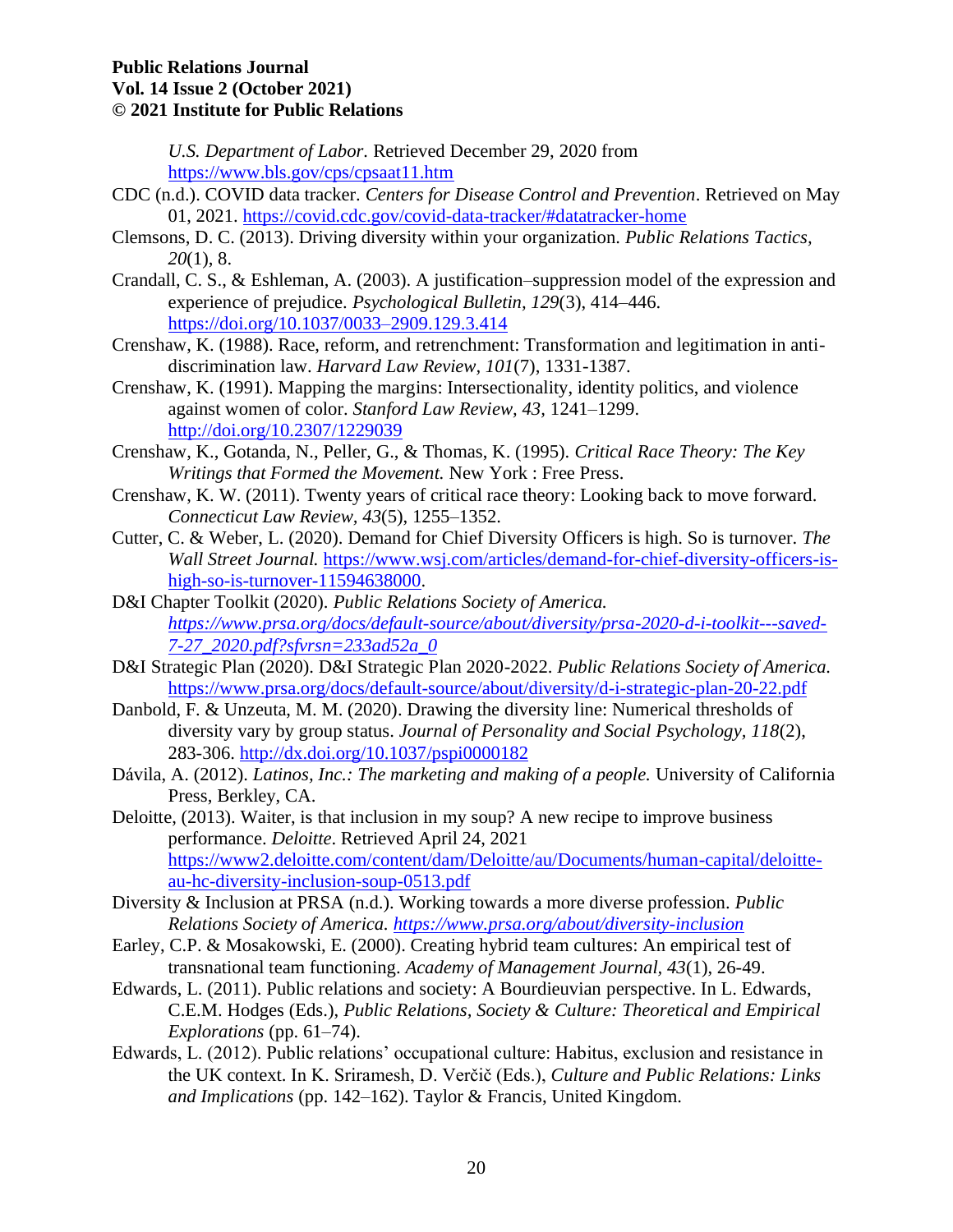- Elsasser, J. (2021). Remembering D. Parke Gibson, a passionate advocate for race relations and public relations. *PR Say: Diversity*. [https://prsay.prsa.org/2021/02/19/remembering-d](https://prsay.prsa.org/2021/02/19/remembering-d-parke-gibson-a-passionate-advocate-for-race-relations-and-public-relations/)[parke-gibson-a-passionate-advocate-for-race-relations-and-public-relations/](https://prsay.prsa.org/2021/02/19/remembering-d-parke-gibson-a-passionate-advocate-for-race-relations-and-public-relations/)
- Fiske, R. M., Ross, B., & Keenan, H. (2016). Diversity and inclusion tool kit. *Public Relations Society of America.* [https://www.prsa.org/docs/default-source/about/diversity/prsa](https://www.prsa.org/docs/default-source/about/diversity/prsa-diversity-and-inclusion-tool-kit-2016)[diversity-and-inclusion-tool-kit-2016](https://www.prsa.org/docs/default-source/about/diversity/prsa-diversity-and-inclusion-tool-kit-2016)
- Fiske, S.T. (1998). Stereotyping, prejudice, and discrimination. In Gilbert, D.T., Fiske, S.T., Lindzey, G. (Eds.), *Handbook of Social Psychology* (pp. 357–411). New York: McGraw– Hill.
- Fiske, S. T., & Taylor, S. E. (1991). *Social Cognition*. Mcgraw–Hill Book Company.
- Fitch, K. (2016). *Professionalizing Public Relations: History, Gender and Education.* Palgrave Macmillan, London.
- Freeman, A. D. (1978). Legitimizing racial discrimination through anti-discrimination law: A critical review of Supreme Court doctrine. *Minnesota Law Review, 62,* 1049-1119.
- Fuhrmann, S. (2005). PRSA Foundation furthers commitment with Betsy Plank scholarship endowment. *Public Relations Tactics*. [https://apps.prsa.org/Intelligence/Tactics/Articles/view/6C-](https://apps.prsa.org/Intelligence/Tactics/Articles/view/6C-110502/101/PRSA_Foundation_Furthers_Commitment_with_Betsy_Pla#.YI2RpC2cZ0s)[110502/101/PRSA\\_Foundation\\_Furthers\\_Commitment\\_with\\_Betsy\\_Pla#.YI2RpC2cZ0s](https://apps.prsa.org/Intelligence/Tactics/Articles/view/6C-110502/101/PRSA_Foundation_Furthers_Commitment_with_Betsy_Pla#.YI2RpC2cZ0s)
- Gaucher, D., Friesen, J., Kay, A. (2011). Evidence that gendered wording in job advertisements exists and sustains gender inequality. *Journal of Personality and Social Psychology, 101*(1), 109–128.
- Harsh, S. (2011). Purposeful sampling in qualitative research synthesis. *Qualitative Research Journal, 11*(2), 63–75.
- Hazelton, V. & Sha, B.–L. (2012). Generalizing from PRSA to public relations: How to accommodate sampling bias in public relations scholarship. *Public Relations Review, 38*(3)*,* 438–445.<https://doi.org/10.1016/j.pubrev.2012.01.011>
- Hiraldo, P. (2010). The role of critical race theory in higher education. *The Vermont Connection, 31*(1), 53-59.
- Hogg M.A. (2016) Social identity theory. In: McKeown S., Haji R., Ferguson N. (Eds) *Understanding Peace and Conflict Through Social Identity Theory.* Springer International Publishing: Switzerland.
- Horwitz, S.K., & Horwitz, I.B. (2007). The effects of team diversity on team outcomes: A meta– analytic review of team demography. *Journal of Management, 33*(6), 987–1015.
- [Jännäri, J., P](https://www.sciencedirect.com/science/article/pii/S036381111830482X#bib0225)outanen, S., & Kovalainen, A. (2018). Gendering expert work and ideal candidacy in Finnish and Estonian job advertisements. *Gender in Management an International Journal, 33*(7), 544–560.
- Kern-Foxworth, M. (2005). Baker, Joseph Varney. In R. Heath (Ed.), *Encyclopedia of Public Relations* (pp. 57-61). Thousand Oaks, CA: SAGE Publications. <http://dx.doi.org/10.4135/9781412952545.n27>
- Kroeper, K. M., Williams, H. E., & Murphy, M. C. (2020). Counterfeit diversity: How strategically misrepresenting gender diversity dampens organizations' perceived sincerity and elevates women's identity threat concerns. *Journal of Personality and Social Psychology.* Advance online publication.<https://doi.org/10.1037/pspi0000348>
- Ladson–Billings, G. (1997). Just what is critical race theory and what's it doing in a nice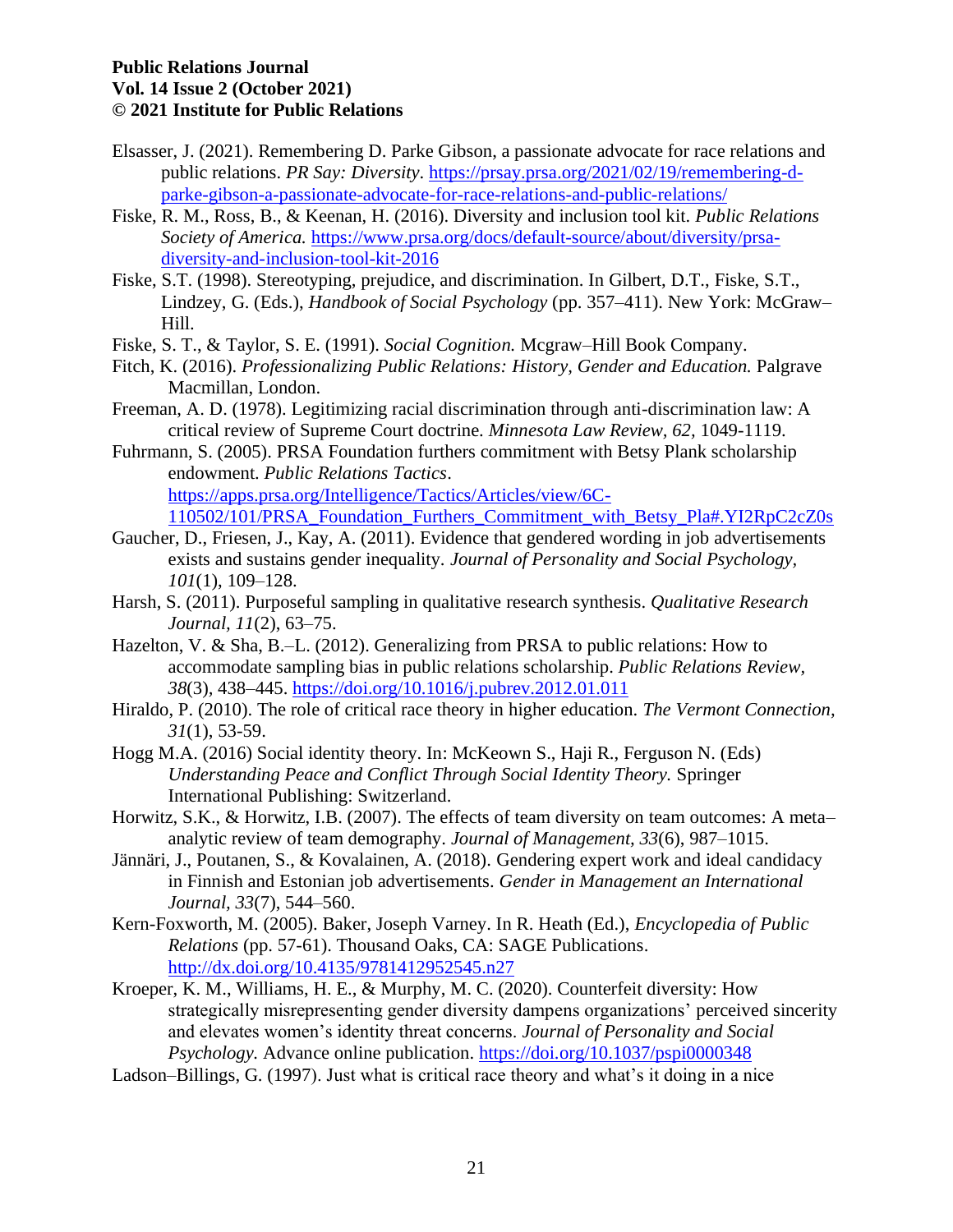field like education? *International Journal of Qualitative Studies in Education 11*(1), 7– 24.<http://doi.org/10.1080/095183998236863>

- Len–Rios, M. E. (1998). Minority public relations practitioner perceptions. *Public Relations Review, 24,* 535–555.
- Meade, J. (2020). Joseph V. Baker: America's first Black PR firm owner. *PR News*. <https://www.prnewsonline.com/Baker-diversity-PRSA>
- Mercer-Mapstone, L., Islam, M., & Reid, T. (2021). Are we just engaging 'the usual suspects'? Challenges in and practical strategies for supporting equity and diversity in student–staff partnership initiatives. *Teaching in Higher Education, 26*(2), 227-245. <https://doi.org/10.1080/13562517.2019.1655396>
- Miller, C. C., Burke, L. M., & Glick,W. H. 1998. Cognitive diversity among upper–echelon executives: Implications for strategic decision processes. *Strategic Management Journal, 19,* 39–58.
- Mummendey, A., & Otten, S. (1998). Positive–negative asymmetry in social discrimination. *European Review of Social Psychology, 19*, 107–143.
- Munshi, D. & Edwards, L. (2011) Understanding 'Race' in/and Public Relations: Where do we start and where should we go? *Journal of Public Relations Research, 23*(4), 349-367. [https://doi.org/10.1080/1062726X.2011.605976.](https://doi.org/10.1080/1062726X.2011.605976)
- Murray, L. V. (2020). HBCUs: Working together to survive the pandemic. *UNCF*. <https://uncf.org/the-latest/hbcus-working-together-to-survive-the-pandemic>
- O'Leary, Z. (2007). Marginalization*. The Social Science Jargon-Buster.* London: Sage UK. doi: 10.4135/9780857020147.n76
- Onyeador, I. N., Hudson, S. T. J., & Lewis, N. A. (2021). Moving beyond implicit bias training: Policy insights for increasing organizational diversity. *Policy Insights from the Behavioral and Brain Sciences, 8*(1), 19–26.<https://doi.org/10.1177/2372732220983840>
- Ortiz, J. L. (2020). 'It's nothing but pain': The latest on the cases of violence against Black people that sparked America's racial reckoning. *USA Today*. [https://www.usatoday.com/story/news/nation/2020/09/09/george-floyd-breonna-taylor](https://www.usatoday.com/story/news/nation/2020/09/09/george-floyd-breonna-taylor-jacob-blake-what-we-know/5753696002/)[jacob-blake-what-we-know/5753696002/](https://www.usatoday.com/story/news/nation/2020/09/09/george-floyd-breonna-taylor-jacob-blake-what-we-know/5753696002/)
- Otten, S., & Wentura, D. (1999). About the impact of automaticity in the minimal group paradigm: Evidence from affective priming tasks. *European Journal of Social Psychology, 29*, 1049–1071.
- Piaget, J. (1954). *The Construction of Reality in the Child*. New York: Basic.
- PRSA's New Website (n.d.). Get to know PRSA! *Public Relations Society of America.*  <https://www.prsa.org/prsa-website>
- Pompper, D. (2004). Linking ethnic diversity & two-way symmetry: Modeling female African American practitioners' roles. *Journal of Public Relations Research, 16*(3), 269-299. [https://doi.org/10.1080/1532-754X.2004.11925130.](https://doi.org/10.1080/1532-754X.2004.11925130)
- Pompper, D. (2004). The gender-ethnicity construct in Public Relations organizations: Using feminist standpoint theory to discover Latinas' realities. *Howard Journal of Communications, 18*(4), 291-311. <https://doi.org/10.1080/10646170701653669>
- Primo, D. (2020). Top PR firms consulting on racism have one big problem: They're all white. *PR Week*. [https://www.prweek.com/article/1690807/top-pr-firms-consulting-racism-one](https://www.prweek.com/article/1690807/top-pr-firms-consulting-racism-one-big-problem-theyre-white)[big-problem-theyre-white](https://www.prweek.com/article/1690807/top-pr-firms-consulting-racism-one-big-problem-theyre-white)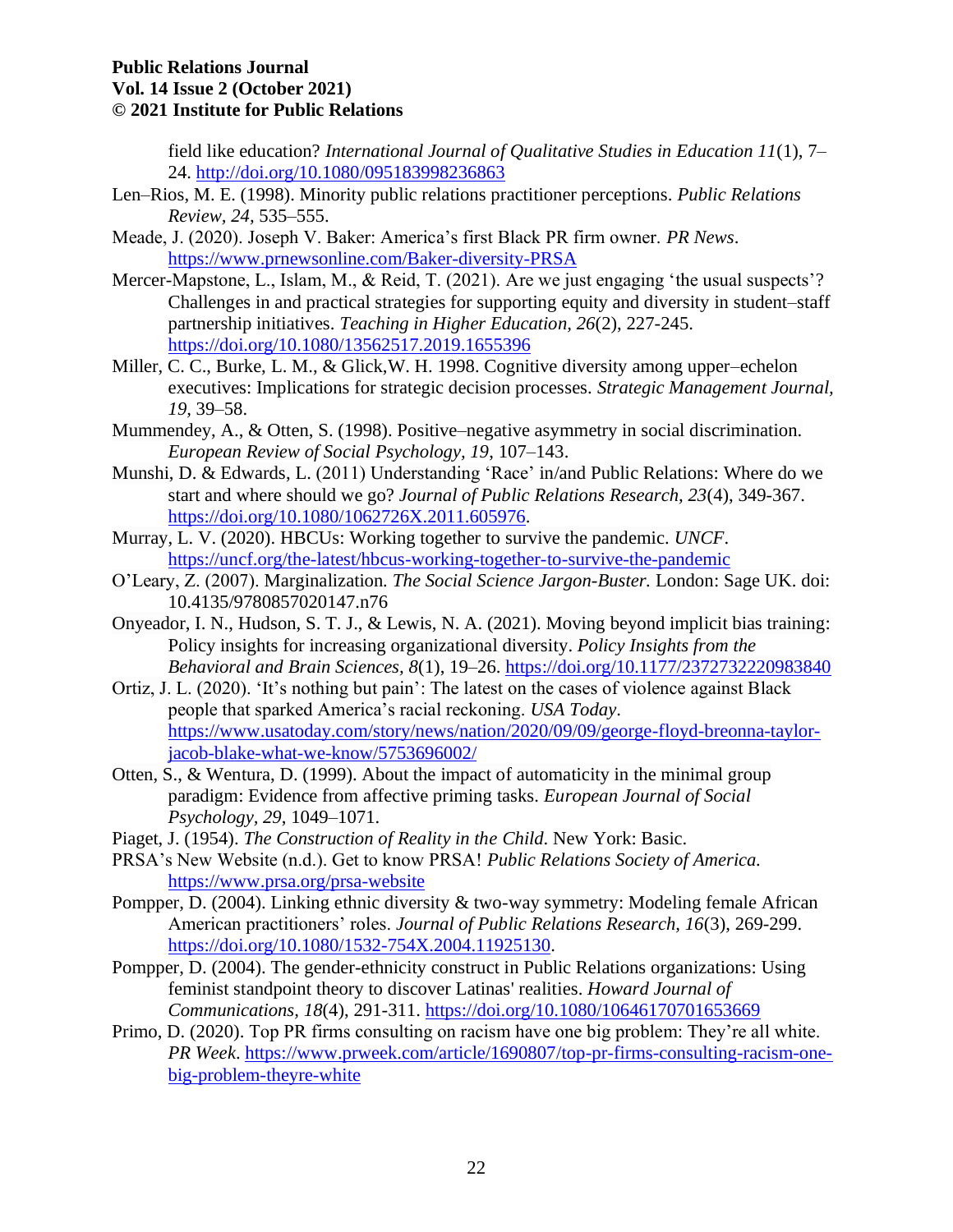- PRSA, CO (2018). D. Parke Gibson Pioneer Award. *PRSA Colorado Chapter*. [https://prsacolorado.org/Diversity\\_\\_\\_Inclusion\\_Awards](https://prsacolorado.org/Diversity___Inclusion_Awards)
- Russell, K. M. (2020). The power of women: Flanley & Woodward and the woman's angle in the U.S. public relations. *Public Relations Review, 46*(4), 101948, 1–10. <https://doi.org/10.1016/j.pubrev.2020.101948>
- Sha, B. –L., & Ford, R. L. (2007). Redefining requisite variety: The challenge of multiple diversities for the future of public relations excellence. In E.L. Toth's (Ed.), *The Future of Excellence in Public Relations and Communication Management: Challenges for the Next Generation* (pp. 381–398). Lawrence Erlbaum Associates, Inc: Mahwah, NJ.
- Sison, M. D. (2017). Communication across, within and between, cultures: Towards inclusion and social change. *Public Relations Review, 43*(1), 130–132. <http://dx.doi.org/10.1016/j.pubrev.2016.10.015>
- Tajfel, H., & Turner, J. C. (1979). An integrative theory of intergroup conflict. In W. G. Austin & S. Worchel (Eds.), *The Social Psychology of Intergroup Relations* (pp. 33–47). Monterey, CA: Brooks/Cole.
- Teahan, F. H. C., Gonders, S., & DeSanto, B. (2007). A brief history. *Public Relations Student Society of America*.<https://prssa.prsa.org/wp-content/uploads/2017/03/History.pdf>
- Tindall, N. T. J & Waters, R. D. (2013). *Coming Out of the Closet: Exploring LGBT Issues in Strategic Communication with Theory and Research*. Peter Lang, New York.
- Vardeman–Winter, J. & Place, K. R. (2017). Still a lily–white field of women: The state of workforce diversity in public relations practice and research. *Public Relations Review, 43*(2), 326–336. [https://doi.org/10.1016/j.pubrev.2017.01.004](https://doi-org.libproxy.temple.edu/10.1016/j.pubrev.2017.01.004)
- Vardeman–Winter, J. E. & Tindall, N. T. J. (2010). Toward an intersectionality theory of public relations. In R.L. Heath (Ed.), *Handbook of Public Relations II* (pp. 223–236). Sage Publications, Thousand Oaks, CA.
- Ward, M. & Akhtar, A. (2020). Driving diversity: 7 leaders from top US companies like Netflix and Twitter share how they are answering calls for racial justice. *Business Insider.*  [https://www.businessinsider.com/chief-diversity-inclusion-officer-george-floyd-fortune-](https://www.businessinsider.com/chief-diversity-inclusion-officer-george-floyd-fortune-500-twitter-netflix-2020-8)[500-twitter-netflix-2020-8](https://www.businessinsider.com/chief-diversity-inclusion-officer-george-floyd-fortune-500-twitter-netflix-2020-8)
- Watson, W. E., Kumar, K., & Michaelsen, L. K. (1993). Cultural diversity's impact on interaction process and performance: Comparing homogeneous and diverse task groups. *The Academy of Management Journal, 36*(3), 590–602.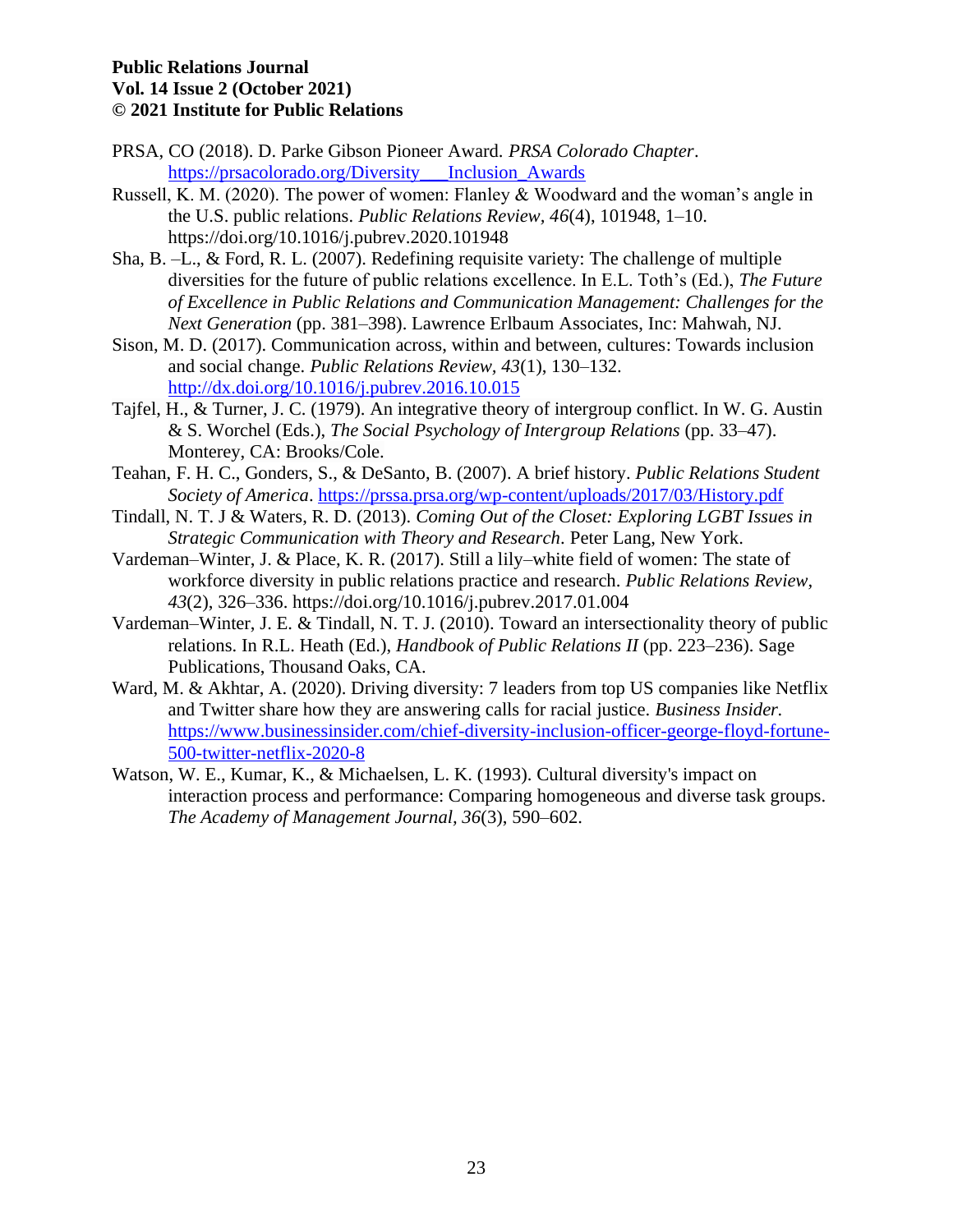### **Tables**

### **Table 1**

### *Interview & focus group questions*

What does "diversity and inclusion" mean to PRSA chapter leaders and members? How diverse and inclusive is the wider world of modern public relations perceived to be? How well does PRSA reflect this landscape? Does this matter to PRSA chapter leaders and members? What responsibility does PRSA have to change this condition? How can PRSA work to make the public relations profession more diverse and inclusive? How can PRSA help its chapters to become diverse and inclusive? Why is diversity/inclusion important to PRSA?

## **Table 2**

## *Survey measures*

| <b>Variable</b>                                                               | <b>Mean</b> | <b>Standard</b><br><b>Deviation</b> |
|-------------------------------------------------------------------------------|-------------|-------------------------------------|
| Diversity rank: There are many dimensions to "diversity." Please rank         |             |                                     |
| the items below in order of how they come to mind for you. (Scale, 1)         |             |                                     |
| $=$ first to 10 $=$ last)                                                     |             |                                     |
| Different opinions and perspectives (perspectives)                            | 4.14        | 2.29                                |
| Gender identity (gender)                                                      | 3.64        | 1.91                                |
| Disability (disability)                                                       | 4.59        | 1.48                                |
| Sexual orientation (orientation)                                              | 4.16        | 1.85                                |
| Age (age)                                                                     | 4.14        | 1.45                                |
| Race (race)                                                                   | 1.64        | 1.34                                |
| Work category (work)                                                          | 6.66        | 1.55                                |
| Professional seniority (professional)                                         | 7.16        | 1.40                                |
| Number of years in PRSA                                                       | 8.62        | 1.14                                |
| Importance - PRSA(nat): How important is it to you that PRSA                  | 4.45        | 0.82                                |
| reflect the full diversity of public relations professionals? (Scale,         |             |                                     |
| coded, $1 = not$ at all important to $5 =$ extremely important-reverse        |             |                                     |
| coded here)                                                                   |             |                                     |
| Commitment – PRSA (nat): Thinking of PRSA nationally, how                     | 3.78        | 0.96                                |
| committed do you believe PRSA is to making sure the association               |             |                                     |
| reflects the full diversity of public relations professionals? (Scale,        |             |                                     |
| coded with $1 =$ not at all committed, $2 =$ not very committed, $3 =$ don't  |             |                                     |
| know, $4 =$ somewhat committed, $5 =$ very committed– reverse coded           |             |                                     |
| here)                                                                         |             |                                     |
| Diversity – PRSA(nat): Thinking of PRSA nationally, how well do               | 3.38        | 1.02                                |
| you believe PRSA reflects the diversity of public relations                   |             |                                     |
| professionals? (Scale, coded with $1 = not$ at all well, $2 = not$ very well, |             |                                     |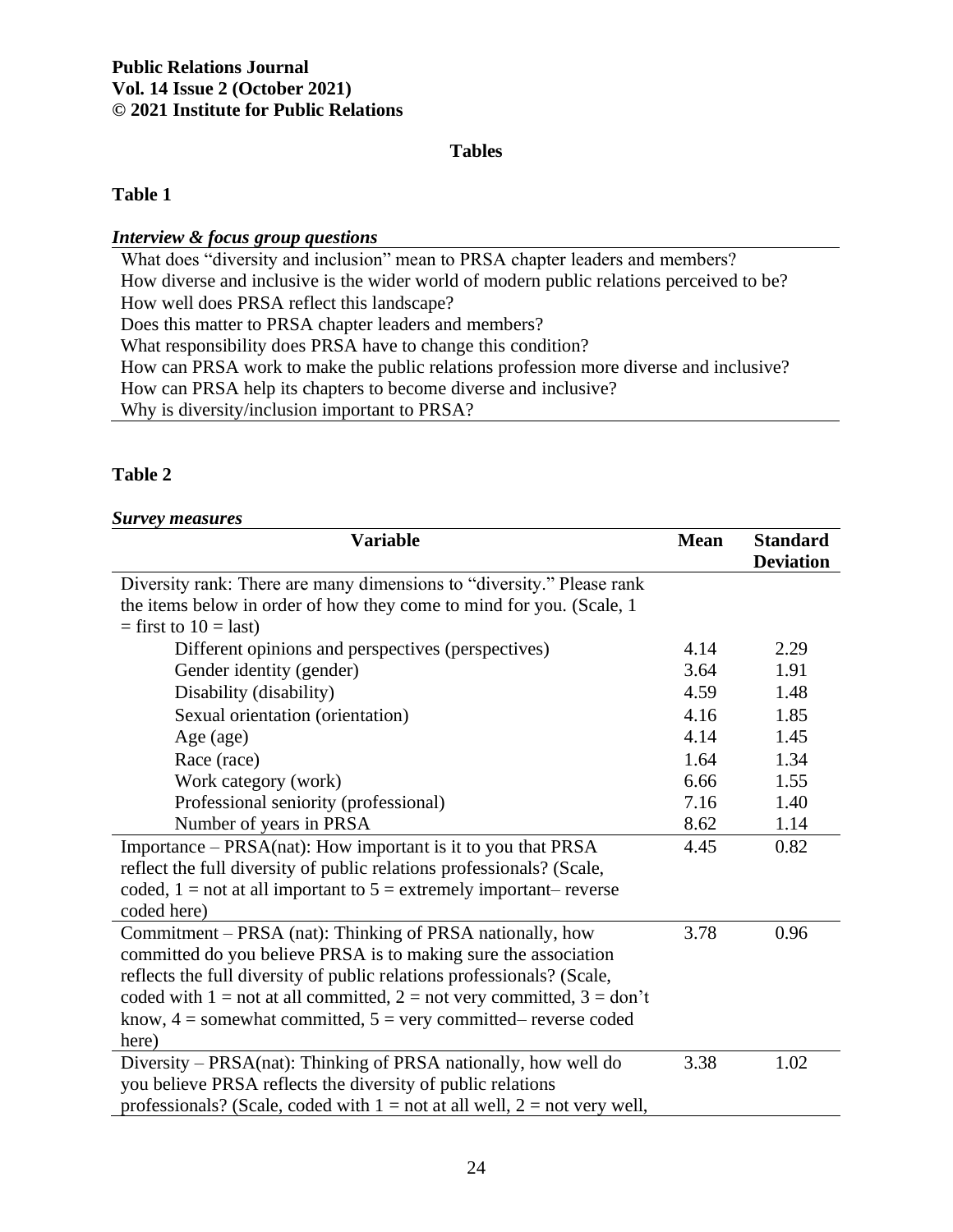| $3 =$ don't know, $4 =$ somewhat well, $5 =$ very well-reverse coded                        |      |      |
|---------------------------------------------------------------------------------------------|------|------|
| here)                                                                                       |      |      |
| Changes – PRSA (nat): Compared to a year ago, would you say PRSA                            |      |      |
| is:                                                                                         |      |      |
| More diverse $(n = 551)$                                                                    |      |      |
| Less diverse $(n = 27)$                                                                     |      |      |
| Have not noticed any change ( $n = 1467$ )                                                  |      |      |
| Don't know $(n = 1251)$                                                                     |      |      |
| $D&I - PRSA(nat)$ : How well do you believe PRSA is doing in each of                        |      |      |
| the following areas? (Scale, coded with $1 =$ not at all well, $2 =$ not                    |      |      |
| very well, $3 = \text{don't know}, 4 = \text{somewhat well}, 5 = \text{very well– reverse}$ |      |      |
| coded here)                                                                                 |      |      |
| Respecting all races, faiths and cultures                                                   | 3.93 | 0.94 |
| Welcoming to all who practice public relations                                              | 4.26 | 0.95 |
| Making all members feel valued                                                              | 3.85 | 1.07 |
| Respecting the wisdom of long-time members                                                  | 3.98 | 1.02 |
| Mentoring young members                                                                     | 3.69 | 1.11 |
| Creating opportunities for all members to be involved                                       | 3.68 | 1.16 |
| Being open to everyone, regardless of ideology                                              | 3.84 | 1.02 |
| Cronbach's alpha (0.83)                                                                     |      |      |
| D&I - PRSAnat_scale                                                                         | 3.89 | 0.73 |

## **Table 2**

## *Survey measures (cont.d)*

| <b>Variable</b>                                                                        | <b>Mean</b> | <b>Standard</b><br><b>Deviation</b> |
|----------------------------------------------------------------------------------------|-------------|-------------------------------------|
| Area – Diversity: How diverse would you say the world of public                        | 3.25        | 1.30                                |
| relations professionals is in your geographic area? (Scale, coded                      |             |                                     |
| with 1 = little to no diversity, 2 = not much diversity, $3 = don't$                   |             |                                     |
| know, $4 =$ some diversity, $5 =$ much diversity– reverse coded here)                  |             |                                     |
| Diversity – PRSA(chap): How well do you believe your PRSA                              | 3.45        | 1.11                                |
| Chapter reflects the diversity of public relations professionals in                    |             |                                     |
| your region? (Scale, coded with $1 = not$ at all well, $2 = not$ very                  |             |                                     |
| well, $3 = \text{don't know}, 4 = \text{somewhat well}, 5 = \text{very well– reverse}$ |             |                                     |
| coded here)                                                                            |             |                                     |
| Commitment – PRSA(chap): How committed do you believe your                             | 3.79        | 1.04                                |
| local Chapter leadership is to making sure PRSA reflects the full                      |             |                                     |
| diversity of public relations professionals in your area? (Scale,                      |             |                                     |
| coded with 1 = not at all committed, 2 = not very committed, 3 =                       |             |                                     |
| don't know, $4 =$ somewhat committed, $5 =$ very committed– reverse                    |             |                                     |
| coded here)                                                                            |             |                                     |
| Changes – PRSA (chap): Compared to a year ago, would you say                           |             |                                     |
| your PRSA chapter is:                                                                  |             |                                     |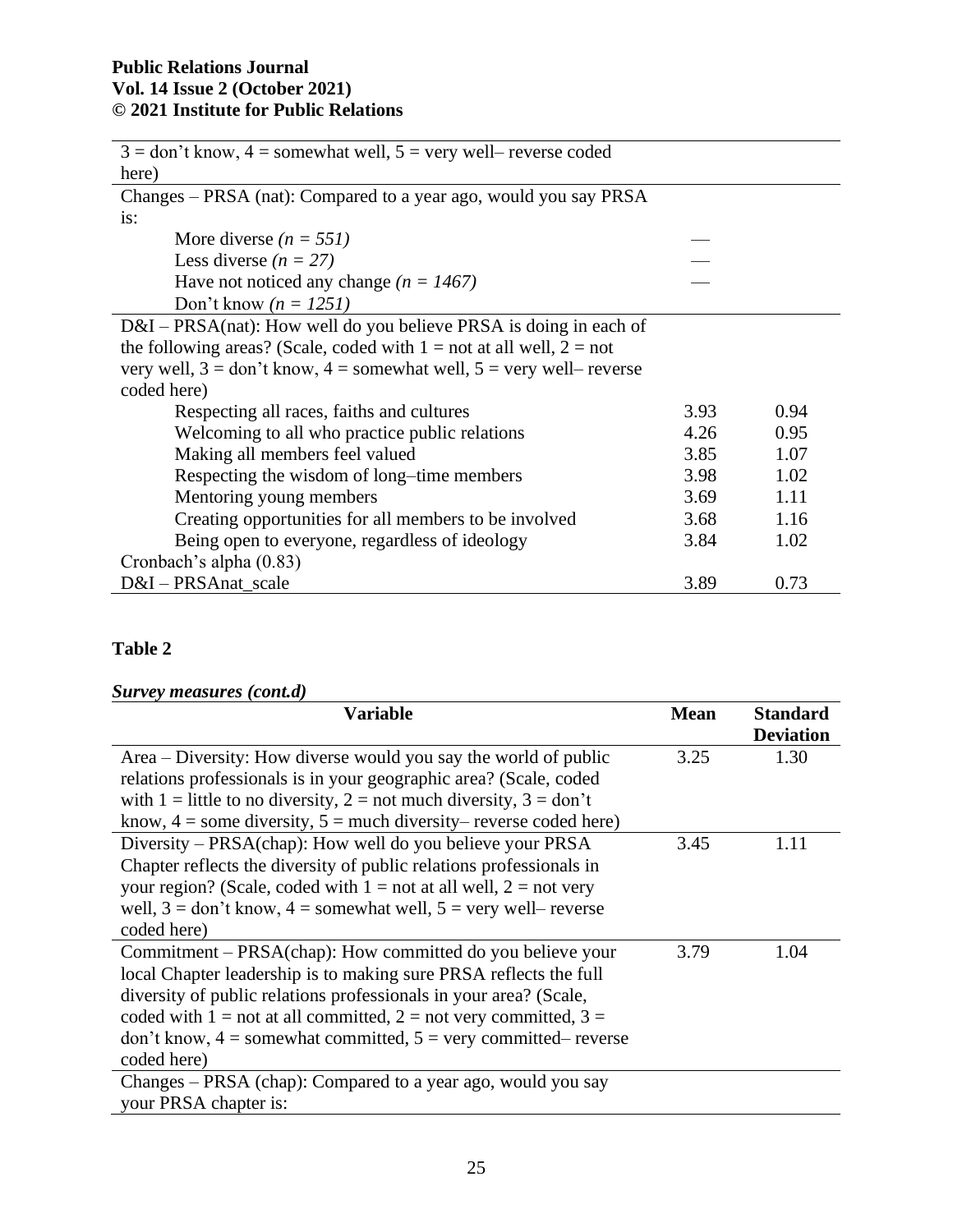| More diverse ( $n = 582$ )                                                  |      |      |
|-----------------------------------------------------------------------------|------|------|
| Less diverse $(n = 50)$                                                     |      |      |
| Have not noticed any change $(n = 1247)$                                    |      |      |
| Don't know $(n = 1141)$                                                     |      |      |
| D&I – PRSA(chapt): How well do you believe your PRSA chapter                |      |      |
| is doing in each of the following areas? (Scale, coded with $1 = not$ at    |      |      |
| all well, $2 = not$ very well, $3 = don't$ know, $4 =$ somewhat well, $5 =$ |      |      |
| very well-reverse coded here)                                               |      |      |
| Respecting all races, faiths and cultures                                   | 4.01 | 0.96 |
| Welcoming to all who practice public relations                              | 4.17 | 0.99 |
| Making all members feel valued                                              | 3.81 | 1.10 |
| Respecting the wisdom of long-time members                                  | 3.70 | 1.11 |
| Mentoring young members                                                     | 3.92 | 1.03 |
| Creating opportunities for all members to be involved                       | 3.72 | 1.18 |
| Being open to everyone, regardless of ideology                              | 3.93 | 1.01 |
| Cronbach's alpha (0.88)                                                     |      |      |
| D&I-PRSAchap_scale                                                          | 3.90 | 0.81 |
| Promoting: Do you believe PRSA should be promoting greater                  |      |      |
| diversity in the public relations profession, or not?                       |      |      |
| Yes ( $n = 2246$ )                                                          |      |      |
| No $(n = 170)$                                                              |      |      |
| Don't know ( $n = 453$ )                                                    |      |      |

## **Table 3**

# *Demographics*

| Variable (Mean, Standard Deviation)                            | N(% )         |
|----------------------------------------------------------------|---------------|
| Age: $(M = 3.60, SD = 1.27)$ (removing 'prefer not to answer') |               |
| $18 - 24$                                                      | 115(4.13%)    |
| $2.25 - 34$                                                    | 491 (17.63%)  |
| $3.35 - 44$                                                    | 679 (24.38%)  |
| 4. $45 - 54$                                                   | 774 (27.79%)  |
| $5.55 - 64$                                                    | 553 (19.86%)  |
| 6. $65+$                                                       | 173(6.06%)    |
| 7. Prefer not to answer                                        | $71(1.91\%)$  |
| Gender identity:                                               |               |
| 1. Male                                                        | 630 (22.07%)  |
| 2. Female                                                      | 2172 (76.08%) |
| Non-binary<br>3.                                               | $5(0.18\%)$   |
| Transgender female<br>4.                                       | $0(0\%)$      |
| Transgender male<br>5.                                         | $1(0.04\%)$   |
| Gender variant/nonconforming<br>6.                             | $0(0\%)$      |
| Prefer not to answer<br>7.                                     | 38 (1.33%)    |
| Other<br>8.                                                    | $9(0.32\%)$   |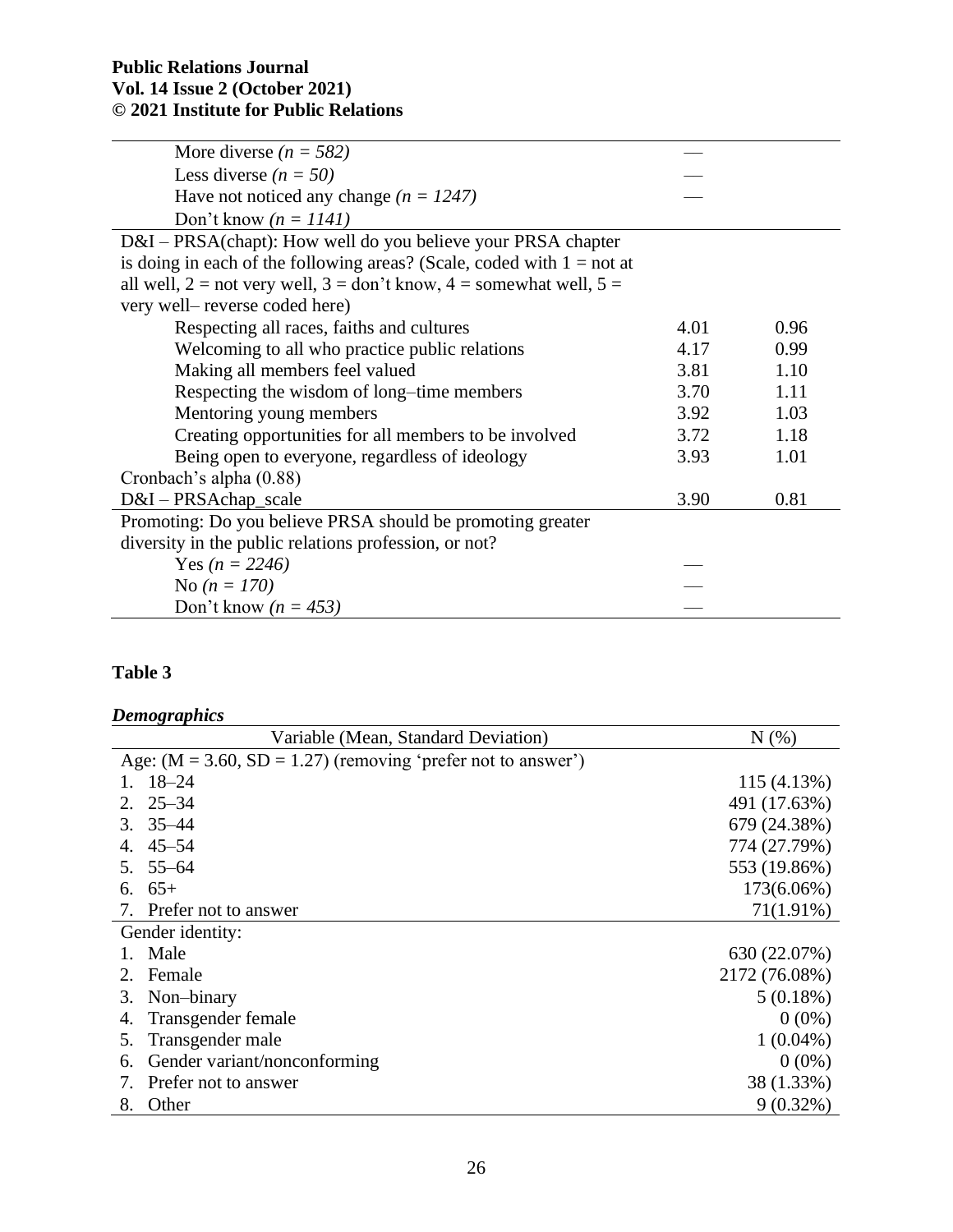|                | Education: $(M = 3.47, SD = 0.61)$ (removing 'prefer not to answer,' and |               |
|----------------|--------------------------------------------------------------------------|---------------|
|                | 'other')                                                                 |               |
|                | High school or less                                                      | $2(0.07\%)$   |
| 2.             | Some college                                                             | 39 (1.36%)    |
| 3.             | Bachelor's degree                                                        | 1552 (54.25%) |
| 4.             | Master's degree                                                          | 1103 (38.55%) |
| 5.             | Doctorate                                                                | 136 (4.75%)   |
| 6.             | Other                                                                    | $15(0.52\%)$  |
| 7.             | Prefer not to answer                                                     | 14 (0.49%)    |
|                | <b>Employment status:</b>                                                |               |
| 1.             | Employed full–time                                                       | 2399 (84%)    |
| 2.             | Employed part-time                                                       | 50 (1.75%)    |
| 3.             | Self-employed                                                            | 287 (10.05%)  |
| 4.             | Unemployed                                                               | 30(1.05%)     |
| 5.             | Student                                                                  | 7(0.25%)      |
| 6.             | Retired                                                                  | 71 $(2.49%)$  |
| 7.             | Other                                                                    | 12 (0.42%)    |
|                | Race:                                                                    |               |
| $\mathbf{1}$ . | White/Caucasian                                                          | 2022 (70.77%) |
| 2.             | <b>Black/African American</b>                                            | 337 (11.80%)  |
| 3.             | Hispanic/Latino                                                          | 210 (7.35%)   |
| 4.             | Asian                                                                    | 76 (2.66%)    |
| 5.             | American Indian or Alaska Native                                         | 16(0.56%)     |
| 6.             | Native Hawaiian/Other Pacific Islander                                   | 8(0.28%)      |
| 7.             | Multi-racial                                                             | 48 (1.68%)    |
| 8.             | Other                                                                    | 35 (1.23%)    |

#### **Table 3**

## *Demographics (contd.)*

| Variable (M, SD)                                                            | N(%           |
|-----------------------------------------------------------------------------|---------------|
| Race (contd):                                                               | $105(3.68\%)$ |
| 9. Prefer not to answer                                                     |               |
| Service (nat): Are you, or have you ever served on a national PRSA          |               |
| committee or board?                                                         |               |
| 1. Yes                                                                      | 265 (9.26%)   |
| 2. No                                                                       | 2573 (89.93%) |
| 3. Prefer not to answer                                                     | 23 (0.80%)    |
| Service (chap): Are you, or have you ever served as a PRSA Chapter officer  |               |
| or board or committee member?                                               |               |
| 1. Yes                                                                      | 1210 (42.31%) |
| 2. No                                                                       | 1620 (56.64%) |
| 3. Prefer not to answer                                                     | $30(1.05\%)$  |
| PR_Years: How long have you worked in public relations? ( $M = 2.99$ , SD = |               |
| 1.07) (removing 'prefer not to answer')                                     |               |
| 1. Fewer than 5 years                                                       | 401 (14.02%)  |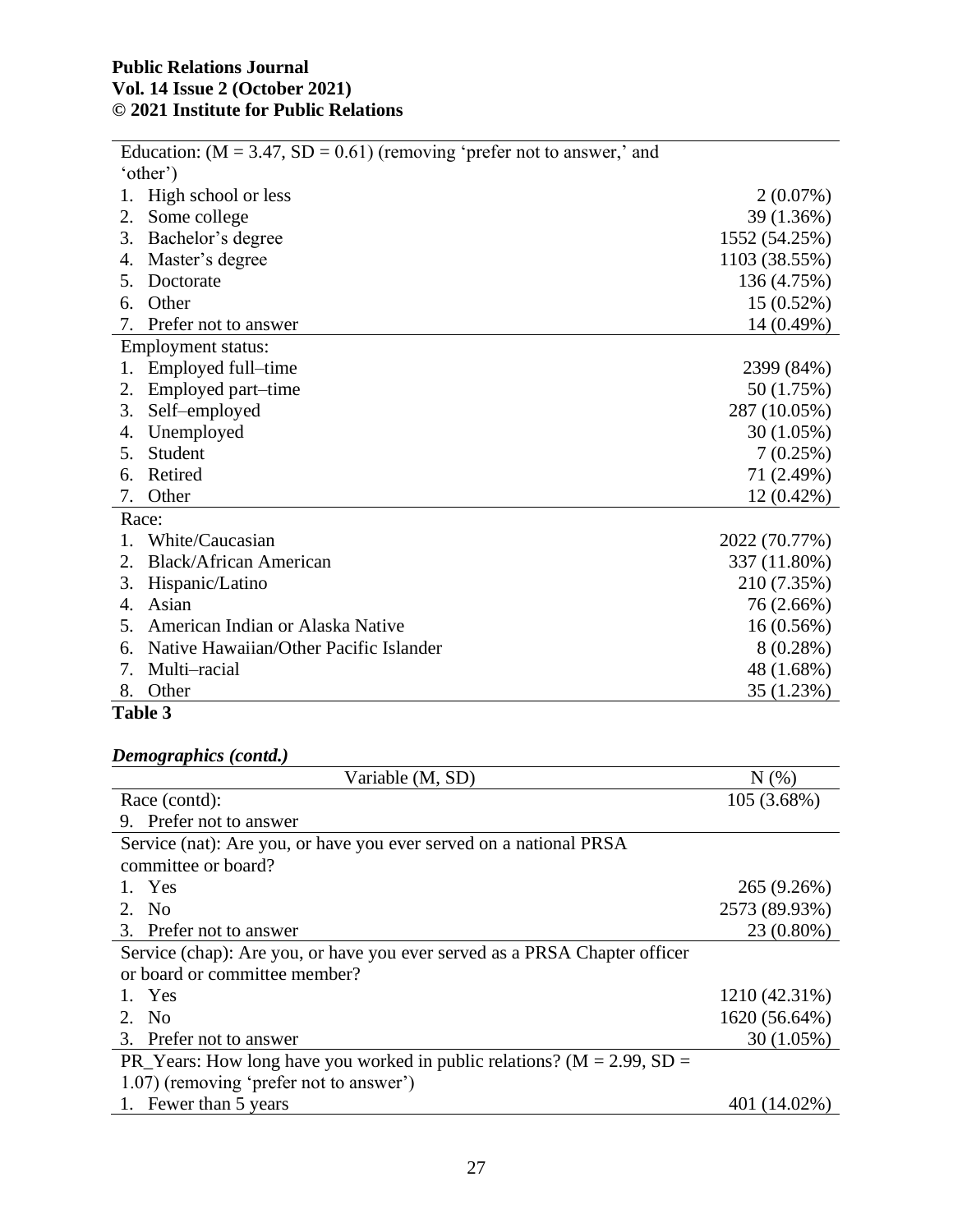| 2. $5 - 9$ years                                                       | 431 (15.07%)  |
|------------------------------------------------------------------------|---------------|
| $10 - 19$ years<br>3.                                                  | 812 (28.39%)  |
| 20 or more years<br>4.                                                 | 1195 (41.78%) |
| 5. Prefer not to answer                                                | 21 (0.73%)    |
| PRSA_Years: How long have you been a member of PRSA? ( $M = 2.48$ , SD |               |
| $= 1.53$                                                               |               |
| 1. Fewer than 5 years                                                  | 1132 (39.76%) |
| 2. $5 - 9$ years                                                       | 525 (18.44%)  |
| 3. $10 - 14$ years                                                     | 407 (14.30%)  |
| 4. $15 - 19$ years                                                     | 245 (8.61%)   |
| 5. 20 or more years                                                    | 538 (18.90%)  |
| Certification: Your level of PRSA certification:                       |               |
| 1. APR                                                                 | 675 (23.67%)  |
| $APR+M$<br>2.                                                          | $14(0.49\%)$  |
| 3. CPR                                                                 | $3(0.11\%)$   |
| Fellow<br>4.                                                           | 126 (4.42%)   |
| 5. Other                                                               | 153 (5.36%)   |
| None of the above<br>6.                                                | 1881 (65.95%) |
| Region: Your region of residence:                                      |               |
| Midwest (IA, IL, IN, KS, MI, MN, MO, ND, NE, OH, SD, WI)<br>1.         | 582 (20.36%)  |
| Northeast (CT, DC, DE, MA, MD, ME, NH, NJ, NY, PA, RI, VT)<br>2.       | 552 (19.31%)  |
| Southeast (AL, AR, FL, GA, KY, LA, MS, NC, SC, TN, VA, WV)<br>3.       | 782 (27.36%)  |
| Southwest (AZ, NM, OK, TX)<br>4.                                       | 357 (12.49%)  |
| West (AK, CA, CO, HI, ID, MT, NV, OR, UT, WA, WY)<br>5.                | 561 (19.63%)  |
| Other<br>6.                                                            | 24 (0.84%)    |

## **Table 4**

|           | Linear regressions of dimensions of diversity |                          |                       |                     |                       |                                   |  |
|-----------|-----------------------------------------------|--------------------------|-----------------------|---------------------|-----------------------|-----------------------------------|--|
|           | Race                                          | Gender                   | Sexual<br>Orientation | Disability          | Age                   | <b>Differences</b><br>in opinions |  |
|           |                                               |                          |                       |                     |                       | &                                 |  |
|           |                                               |                          |                       |                     |                       | perspective                       |  |
|           |                                               |                          |                       |                     |                       | S                                 |  |
|           | B(SE)                                         | B(SE)                    | B(SE)                 | B(SE)               | B(SE)                 | B(SE)                             |  |
| Intercept | $6.65(0.35)*$<br>$**$                         | $4.41(0.50)*$<br>$**$    | $3.52(0.49)$ *<br>**  | $0.40(0.40)*$<br>** | $6.51(0.39)$ *<br>**  | $7.55(0.61)^*$<br>**              |  |
| Age       | $-0.01(0.03)$                                 | $0.09(0.04)$ *<br>$\ast$ | $-0.06(0.03)$         | $0.10(0.03)*$<br>** | $0.13(0.03)*$<br>$**$ | $-0.03(0.04)$                     |  |
| Female    | $0.13(0.06)*$                                 | $0.27(0.09)*$<br>$\ast$  | $-0.05(0.08)$         | 0.001(0.07)         | $0.22(0.07)^*$<br>**  | $-0.13(0.11)$                     |  |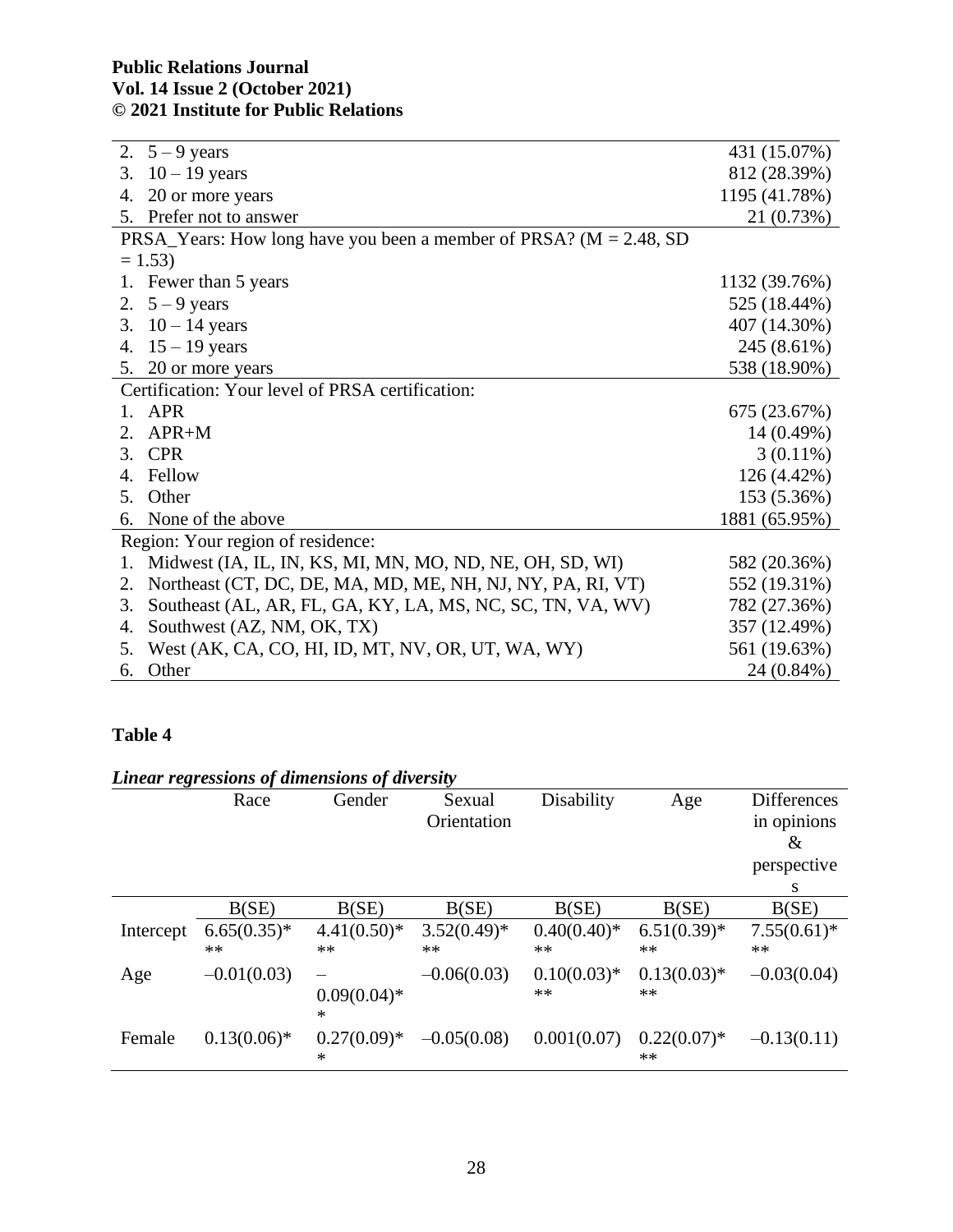| <b>Black</b>                   | $0.22(0.08)*$            | 0.23(0.12)    |                      | $-0.02(0.09)$  | $0.28(0.09)*$  |                |
|--------------------------------|--------------------------|---------------|----------------------|----------------|----------------|----------------|
|                                | $\ast$                   |               | $0.52(0.12)^*$<br>** |                | *              | $0.36(0.14)$ * |
| Hispanic                       | 0.01(0.10)               | 0.01(0.14)    | $-0.07(0.14)$        | 0.08(0.11)     | $-0.12(0.11)$  | $-0.24(0.17)$  |
| Educatio                       | $-0.03(0.04)$            | 0.06(0.06)    | 0.05(0.06)           | $0.10(0.05)*$  | $-0.07(0.05)$  |                |
| n                              |                          |               |                      |                |                | $0.19(0.08)*$  |
| Southea                        | $0.87(0.28)$ *<br>$\ast$ | $-0.08(0.40)$ | $0.81(0.39)$ *       | $-0.04(0.32)$  | $-0.10(0.31)$  | $-0.48(0.48)$  |
| st<br>Southwe                  | $0.68(0.28)$ *           | $-0.24(0.40)$ | 0.43(0.39)           | $-0.38(0.33)$  | 0.04(0.31)     | $-0.17(0.49)$  |
| st                             |                          |               |                      |                |                |                |
| Midwest                        | $0.81(0.28)$ *<br>*      | 0.09(0.40)    | $0.98(0.39)*$        | 0.05(0.32)     | $-0.13(0.31)$  | $-0.65(0.49)$  |
| Northea<br>st                  | $0.94(0.28)$ *<br>**     | 0.22(0.40)    | $1.07(0.39)*$<br>*   | 0.10(0.32)     | $-0.24(0.31)$  | $-0.72(0.49)$  |
| West                           | $0.74(0.28)*$<br>$\ast$  | 0.05(0.40)    | $0.98(0.39)*$        | $-0.01(0.32)$  | $-0.19(0.31)$  | $-0.49(0.49)$  |
| Years in                       | $-0.12(0.02)$            | $-0.02(0.03)$ | 0.01(0.03)           |                | 0.01(0.02)     | 0.07(0.04)     |
| <b>PRSA</b>                    |                          |               |                      | 0.002(0.02)    |                |                |
| Importa                        | $0.22(0.03)*$            | $0.42(0.05)*$ | $0.36(0.05)*$        | $0.11(0.04)$ * |                | $-0.11(0.06)$  |
| nce of                         | $**$                     | $**$          | **                   | *              | $0.21(0.04)$ * |                |
| diversity                      |                          |               |                      |                | $**$           |                |
| in PRSA                        |                          |               |                      |                |                |                |
| $R^2(R^2_{\text{adj}})$        | 0.04(0.03)               | 0.06(0.05)    | 0.04(0.04)           | 0.02(0.02)     | 0.04(0.03)     | 0.02(0.01)     |
| *p<0.05. **p<0.01. ***p<0.001. |                          |               |                      |                |                |                |

## **Table 5a**

# *Linear regressions of reflecting diversity in PRSA national and chapter*

|               | Diversity – $PRSA(nat)$ | Diversity – $PRSA(chap)$ |
|---------------|-------------------------|--------------------------|
|               | B(SE)                   | B(SE)                    |
| Intercept     | $3.78(0.25)$ ***        | $3.78(0.27)$ ***         |
| Age           | $-0.004(0.02)$          | 0.01(0.02)               |
| Female        | $-0.08(0.05)$           | $-0.17(0.05)$ ***        |
| <b>Black</b>  | $-0.58(0.06)$ ***       | $-0.64(0.07)$ ***        |
| Hispanic      | $-0.32(0.08)$ ***       | $-0.17(0.08)$ *          |
| Southeast     | 0.25(0.21)              | 0.28(0.23)               |
| Southwest     | 0.22(0.22)              | 0.44(0.23)               |
| Midwest       | 0.20(0.22)              | $-0.06(0.23)$            |
| Northeast     | 0.16(0.22)              | 0.09(0.23)               |
| West          | 0.09(0.22)              | 0.16(0.23)               |
| Education     | $-0.11(0.03)$ ***       | $-0.11(0.04)$ **         |
| Years in PRSA | $-0.001(0.02)$          | 0.03(0.02)               |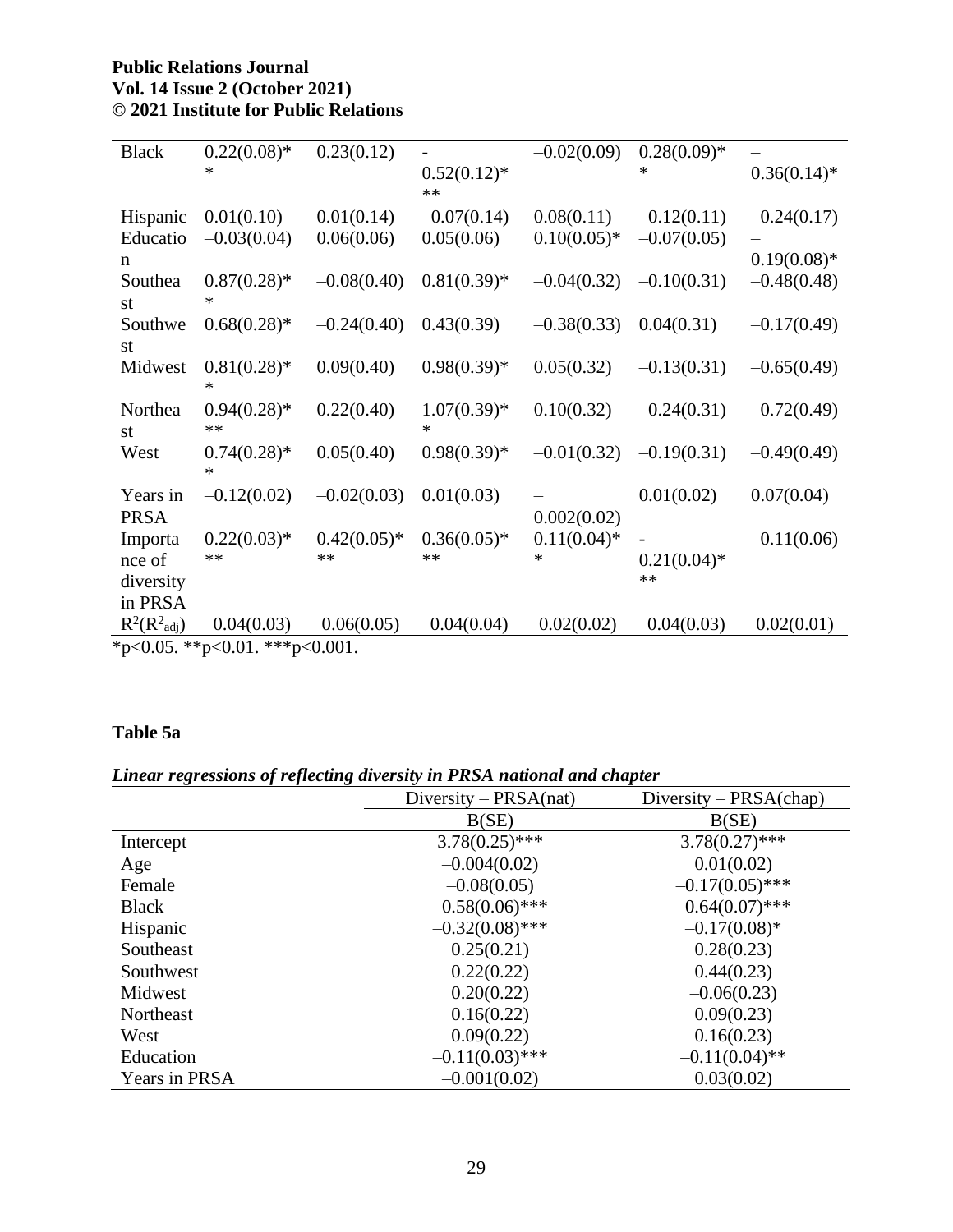| Member of PRSA committee       |                   |               |
|--------------------------------|-------------------|---------------|
| (nat)                          | $-0.36(0.07)$ *** |               |
| Member of PRSA committee       |                   | $-0.02(0.05)$ |
| (chap)                         |                   |               |
| $R^2(R^2_{\text{adj}})$        | 0.06(0.05)        | 0.06(0.06)    |
| *p<0.05. **p<0.01. ***p<0.001. |                   |               |

## **Table 5b**

### *Linear regressions of commitment to diversity in PRSA national and chapter*

|                                | $Commitment - PRSA(nat)$ | $Committment - PRSA(chap)$ |  |
|--------------------------------|--------------------------|----------------------------|--|
|                                | B(SE)                    | B(SE)                      |  |
| Intercept                      | $3.66(0.24)$ ***         | $3.78(0.25)$ ***           |  |
| Age                            | $-0.03(0.02)$            | $-0.01(0.02)$              |  |
| Female                         | $-0.04(0.04)$            | $-0.11(0.05)$ *            |  |
| <b>Black</b>                   | $-0.33(0.06)$ ***        | $-0.39(0.06)$ ***          |  |
| Hispanic                       | $-0.23(0.07)$ ***        | $-0.08(0.08)$              |  |
| Southeast                      | $0.46(0.20)*$            | $0.58(0.21)$ **            |  |
| Southwest                      | $0.44(0.21)$ *           | $0.55(0.22)$ *             |  |
| Midwest                        | $0.42(0.21)$ *           | 0.31(0.22)                 |  |
| Northeast                      | 0.33(0.21)               | 0.33(0.22)                 |  |
| West                           | 0.28(0.21)               | 0.27(0.22)                 |  |
| Education                      | $-0.05(0.03)$            | $-0.12(0.03)$ ***          |  |
| Years in PRSA                  | $0.05(0.02)$ **          | $0.04(0.02)*$              |  |
| Member of PRSA committee       | 0.01(0.07)               |                            |  |
| (nat)                          |                          |                            |  |
| Member of PRSA committee       |                          | $0.31(0.04)$ ***           |  |
| (chap)                         |                          |                            |  |
| $R^2(R^2_{\text{adj}})$        | 0.03(0.02)               | 0.07(0.07)                 |  |
| *p<0.05. **p<0.01. ***p<0.001. |                          |                            |  |

## **Table 5c**

| Logistic regressions of those who indicated no change in the last year with respect to diversity |  |  |  |  |
|--------------------------------------------------------------------------------------------------|--|--|--|--|
| in PRSA national and chapter                                                                     |  |  |  |  |

|              | $Commitment - PRSA(nat)$ | $Commitment - PRSA(chap)$ |
|--------------|--------------------------|---------------------------|
|              | B(SE)                    | B(SE)                     |
| Intercept    | $0.46(0.12)$ ***         | $0.33(0.12)$ ***          |
| Age          | $-0.03(0.01)$ ***        | $-0.002(0.01)$            |
| Female       | $-0.06(0.02)$ **         | $-0.03(0.02)$             |
| <b>Black</b> | $0.16(0.03)$ ***         | $0.09(0.03)$ **           |
| Hispanic     | $0.08(0.04)*$            | $0.08(0.04)$ *            |
| Southeast    | $-0.02(0.11)$            | 0.09(0.10)                |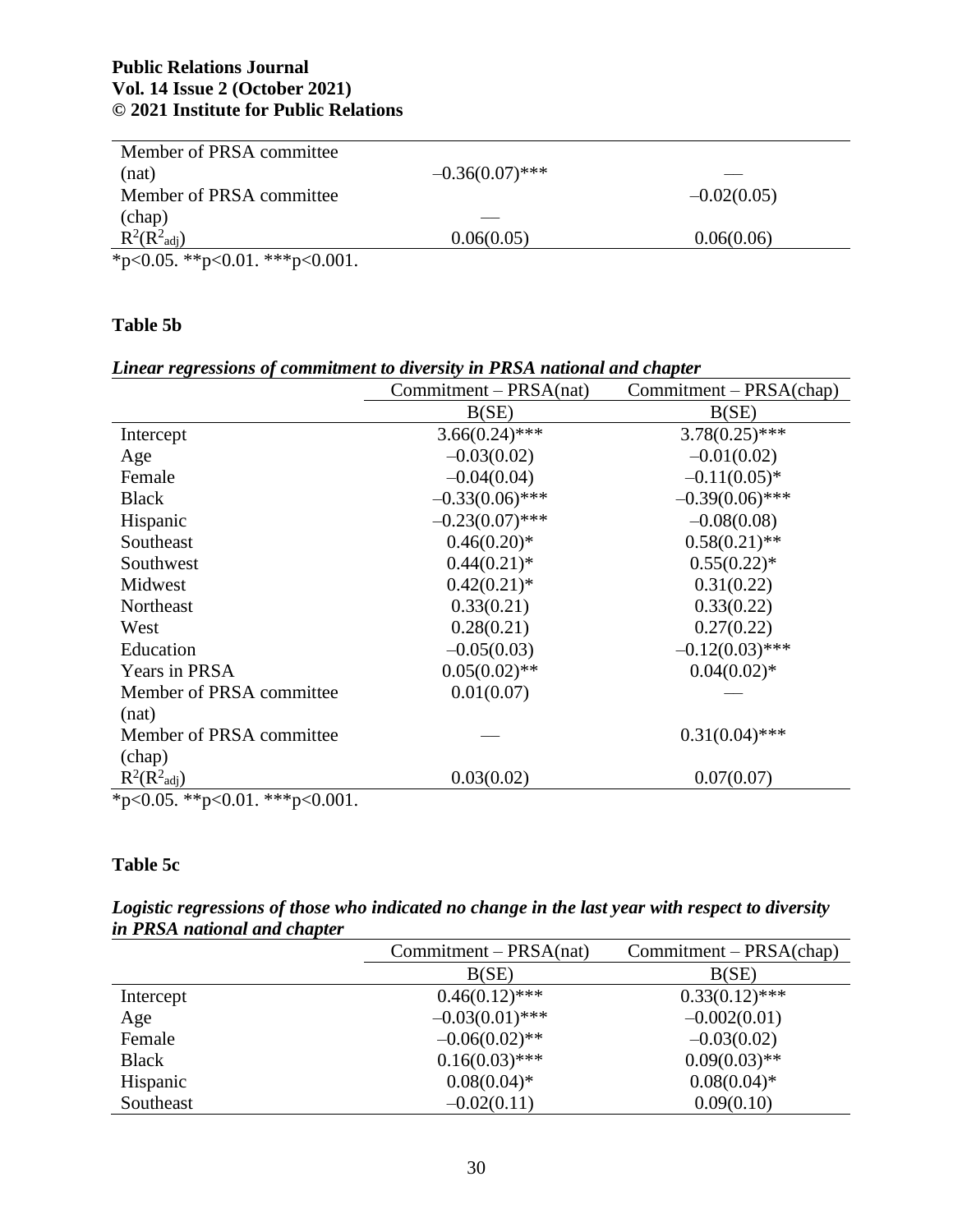| Southwest                | $-0.04(0.11)$    | 0.01(0.11)       |
|--------------------------|------------------|------------------|
| Midwest                  | 0.01(0.11)       | 0.10(0.10)       |
| Northeast                | $-0.03(0.11)$    | 0.03(0.10)       |
| West                     | 0.03(0.11)       | 0.08(0.10)       |
| Education                | 0.02(0.02)       | $-0.02(0.02)$    |
| Years in PRSA            | $0.03(0.01)$ *** | $0.02(0.01)$ **  |
| Member of PRSA committee | 0.02(0.04)       |                  |
| (nat)                    |                  |                  |
| Member of PRSA committee |                  | $0.10(0.02)$ *** |
| (chap)                   |                  |                  |

## **Table 6a**

## *Linear regressions of D&I practices in PRSA national*

|                                | $D&I$ efforts – PRSA(nat) | $D&I$ efforts – PRSA(nat) |
|--------------------------------|---------------------------|---------------------------|
|                                | B(SE)                     | B(SE)                     |
| Intercept                      | $4.16(0.18)$ ***          | $2.47(0.10)$ ***          |
| Age                            | $-0.03(0.01)$ *           | $-0.03(0.01)$ *           |
| Female                         | $-0.01(0.03)$             | 0.01(0.03)                |
| <b>Black</b>                   | $-0.26(0.04)$ ***         | $-0.04(0.04)$             |
| Hispanic                       | $-0.12(0.05)^*$           | 0.01(0.05)                |
| Southeast                      | 0.21(0.15)                | 0.05(0.13)                |
| Southwest                      | 0.15(0.16)                | $-0.004(0.13)$            |
| Midwest                        | 0.13(0.15)                | $-0.02(0.13)$             |
| Northeast                      | 0.13(0.15)                | 0.01(0.13)                |
| West                           | 0.05(0.15)                | $-0.04(0.13)$             |
| Education                      | $-0.09(0.02)$ ***         | $-0.05(0.02)$ **          |
| Years in PRSA                  | $0.04(0.01)$ **           | $0.03(0.01)$ **           |
| Member of PRSA committee       | $-0.14(0.05)$ **          | $-0.05(0.04)$             |
| (nat)                          |                           |                           |
| Reflecting of diversity (nat)  |                           | $0.23(0.01)$ ***          |
| Commitment to diversity (nat)  |                           | $0.24(0.01)$ ***          |
| No change in the past year     |                           | $-0.04(0.02)$             |
| (nat)                          |                           |                           |
| $R^2(R^2_{\text{adj}})$        | 0.03(0.03)                | 0.33(0.32)                |
| *p<0.05. **p<0.01. ***p<0.001. |                           |                           |